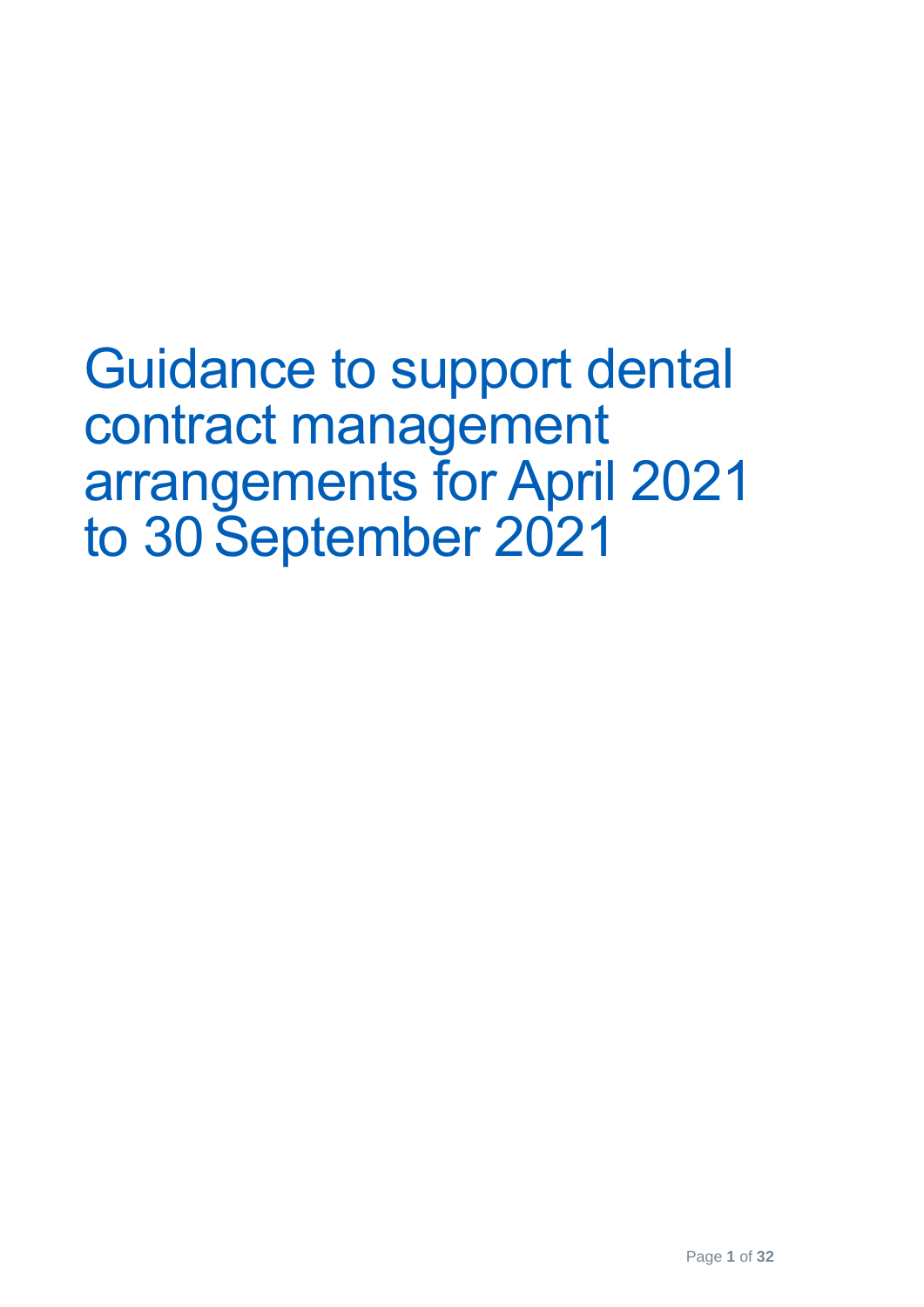### **Contents**

| 3. Principles for reconciling April 2021 to September 2021                |  |
|---------------------------------------------------------------------------|--|
|                                                                           |  |
| 3.1.1 Activity requirements for 1 April 2021 - 30 September 2021 - UDA    |  |
| Activity requirements for 1 April 2021 - 30 September 2021 - UOA<br>3.1.2 |  |
|                                                                           |  |
|                                                                           |  |
|                                                                           |  |
|                                                                           |  |
|                                                                           |  |
|                                                                           |  |
|                                                                           |  |
|                                                                           |  |
|                                                                           |  |
|                                                                           |  |
|                                                                           |  |
|                                                                           |  |
|                                                                           |  |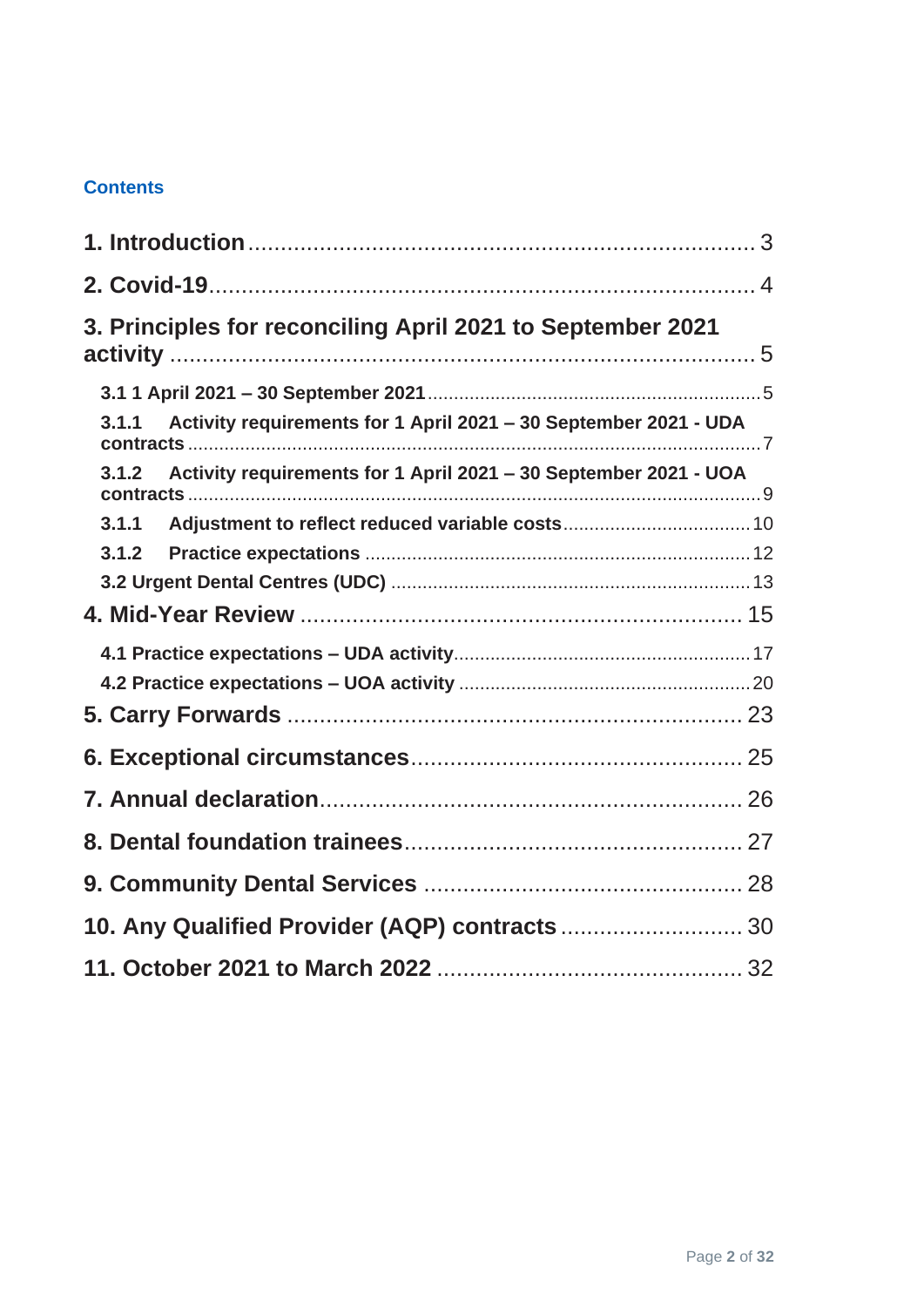## <span id="page-2-0"></span>**1. Introduction**

The Covid-19 pandemic continues to have a significant impact on dental services and commissioning in the 2021/22 financial and contract year. This document describes the expectations, requirements, and financial arrangements for dental contractors. Temporary operational and contractual arrangements have been put in place which we expect to last between 1 April and 30 September in order to meet emergency and urgent dental care needs and to provide assurance and financial stability to the dental profession. This includes the minimum activity levels and measurements, adjustment for variable costs not incurred, and expectations for the annual declaration.

Contract management arrangements for the 2020/21 financial and contract year, including guidance and frequently asked questions, are available from the **NHS Business Services Authority (NHS BSA)** website<sup>1</sup>. PCC has produced a series of [webinars to support the understanding of the](https://www.pcc-cic.org.uk/dental-year-end-2020-21-webinars/)  [arrangements for 2020/21](https://www.pcc-cic.org.uk/dental-year-end-2020-21-webinars/)<sup>2</sup>, including the year-end reconciliation process.

The guidance is applicable to dental commissioners, contractors, and the wider dental community in England. Dental services operating under contract to the NHS in Northern Ireland, Scotland and Wales should refer to guidance and Standard Operating Procedures (SOPs) produced by the governing bodies and regulators in their devolved administration.

Covid-19 information and communication around dental practice can be accessed through the **NHSE & NHSI (NHSE & NHSI)** website<sup>3</sup>. This includes a Transition to Recovery SOP for dental practices, a separate Urgent Dental Care SOP, and a series of preparedness letters for primary dental care. The information will be updated in response to regulatory, clinical or operational changes due to the Covid-19 response.

<sup>1</sup> [https://www.nhsbsa.nhs.uk/dental-contract-management-arrangements-202021-year-end](https://www.nhsbsa.nhs.uk/dental-contract-management-arrangements-202021-year-end-reconciliation)[reconciliation](https://www.nhsbsa.nhs.uk/dental-contract-management-arrangements-202021-year-end-reconciliation)

<sup>2</sup> <https://www.pcc-cic.org.uk/dental-year-end-2020-21-webinars>

<sup>3</sup> [https://www.england.nhs.uk](https://www.england.nhs.uk/)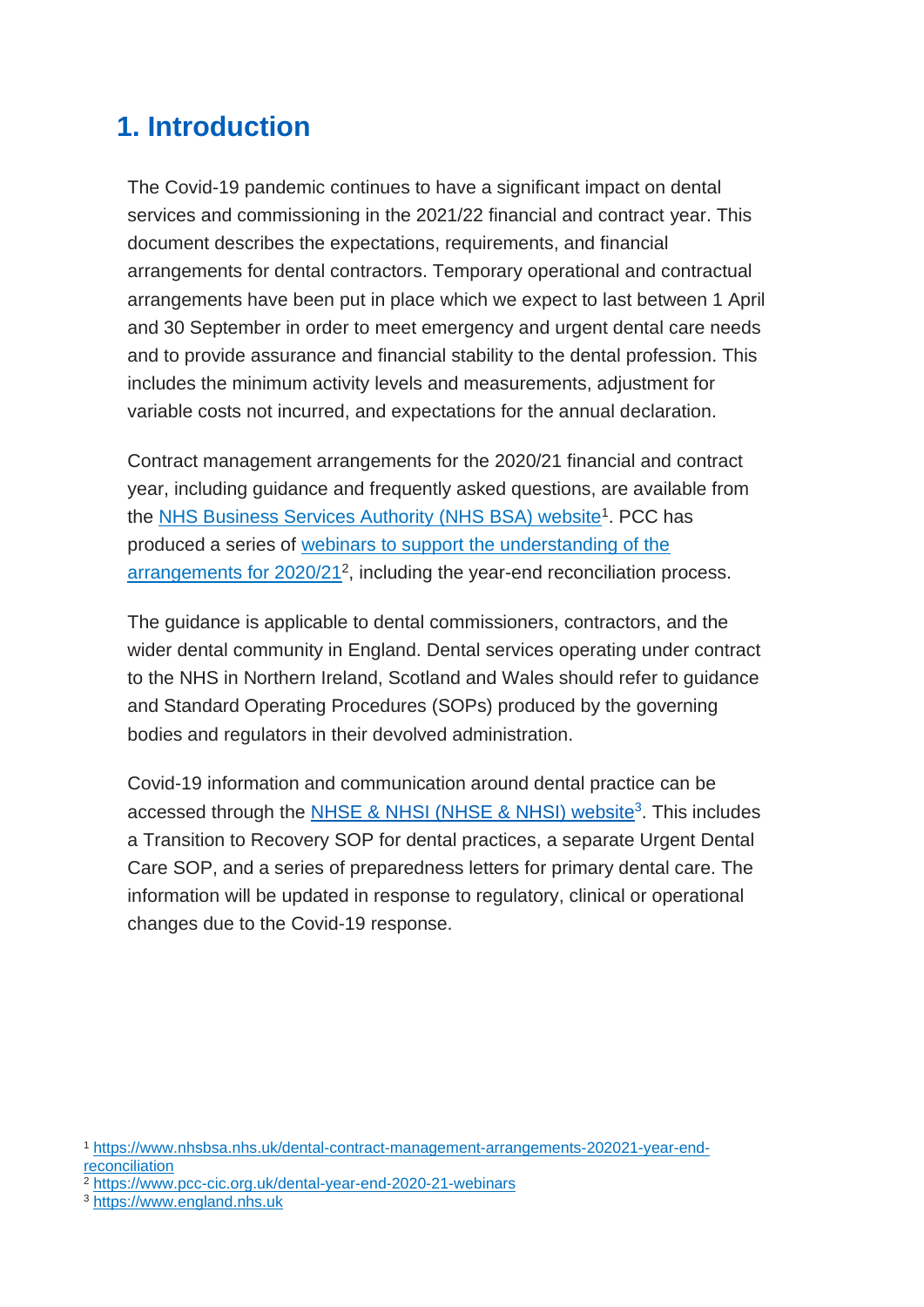## <span id="page-3-0"></span>**2. Covid-19**

The novel coronavirus SARS-CoV-2 and the associated disease Covid-19 was first identified in December 2019 in China. Transmitted between people through respiratory droplets, the World Health Organization (WHO) declared the outbreak of Covid-19 a pandemic on 11 March 2020.

In the UK, the spread of the virus escalated rapidly in March 2020 and reached its initial peak in April. Emergency measures were introduced with the aim of slowing the spread of the virus, including the closure of all but essential services, limiting the movement of people and the introduction of social distancing. A second wave saw its peak in January 2021, with a further national lockdown introduced.

Several coronavirus vaccines have been approved for use in the UK, and further vaccines are likely to be approved in 2021. The UK vaccine programme started in December 2020 with significant scaling up from January 2021. The initial focus was to offer vaccines to people at higher risk of developing serious illness from a coronavirus infection, including elderly and people with underlying health conditions, as well as frontline health and social care staff. The aim is for all adults to be offered a vaccine by the end of July 2021. Given the context, all arrangements will continue to be monitored.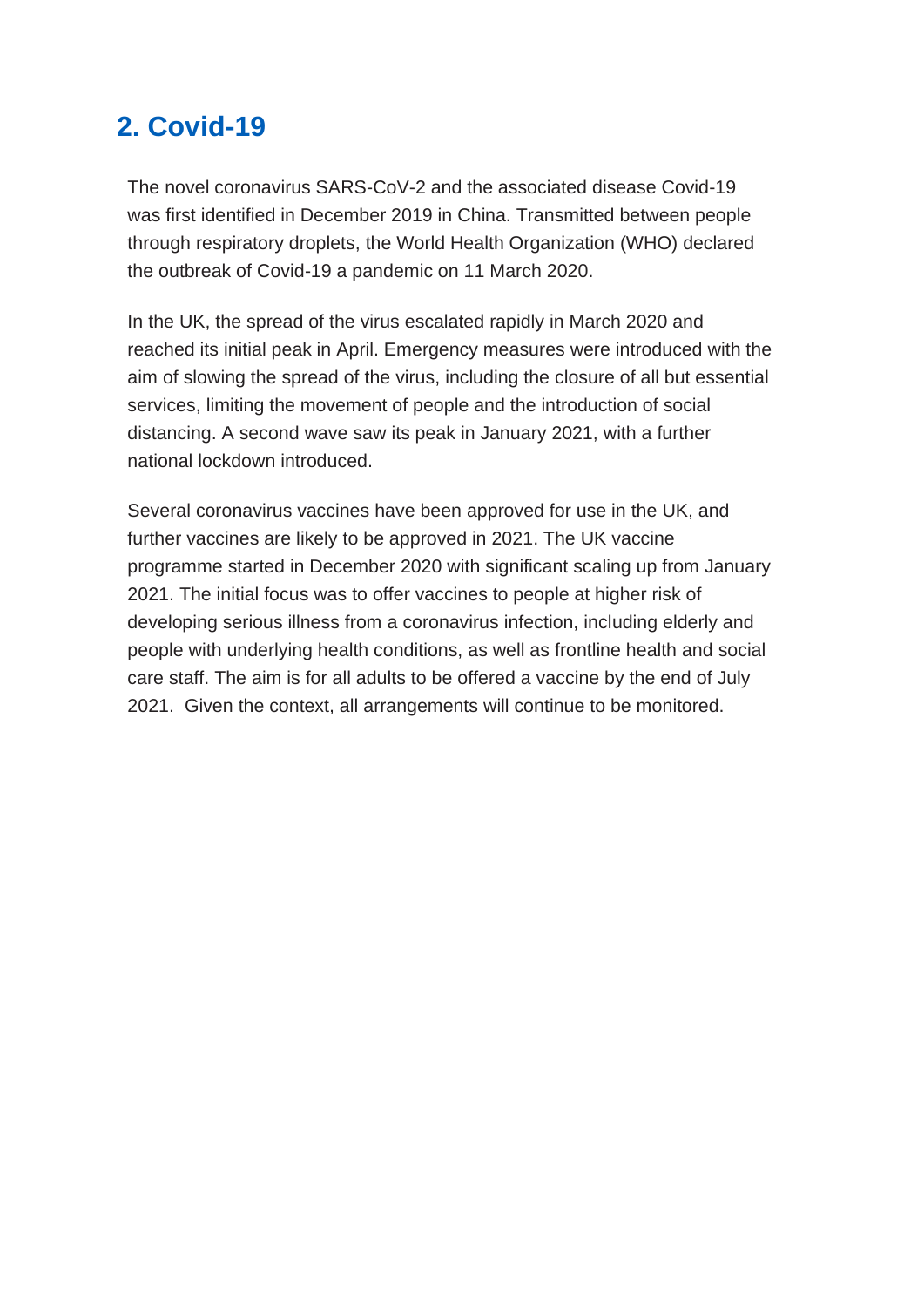## <span id="page-4-0"></span>**3. Principles for reconciling April 2021 to September 2021 activity**

The following details how activity undertaken between April 2021 to September 2021 will be processed and applies to General Dental Services (GDS) contracts and Personal Dental Services (PDS) agreements.

Practices are required to open throughout their contractual normal surgery hours with reasonable staffing levels for NHS services in place and to work to meet their contractual obligations as fully as possible. 100% NHS commitment is expected, with clawback initiated for activity below 60% UDA delivery for the period April to September and below 80% UOA delivery for the period April to September (60%/80% will be deemed 100% achievement for the relevant period and clawback tolerance remaining at 96% for annual deemed activity). Practices must also meet a set of conditions for income protection, these include a commitment to prioritise urgent care and use all NHS funding for NHS work. Section 3.1.2 describes these in detail.

### <span id="page-4-1"></span>**3.1 1 April 2021 – 30 September 2021**

Contractual arrangements and general principles from 1 April 2021 to 30 September 2021, include:

- Maximise safe throughput to meet as many prioritised needs as possible.
- Remain open throughout contracted surgery hours and prioritise care for patients who are considered at highest risk of oral disease, in line with the prevailing dental SOP and guidance.
- Use NHS funding to the full for the provision of NHS services.
- Ensure full compliance to Clause 59 of GDS/PDS contract agreements – that practices will not advise that NHS services are unavailable with a view to gaining their agreement to undergoing the treatment privately
- Continue preventative work (such as confirmation via the FP17 data that best practice prevention advice has been given to patients) and target efforts in a way that will reduce health inequalities (eg by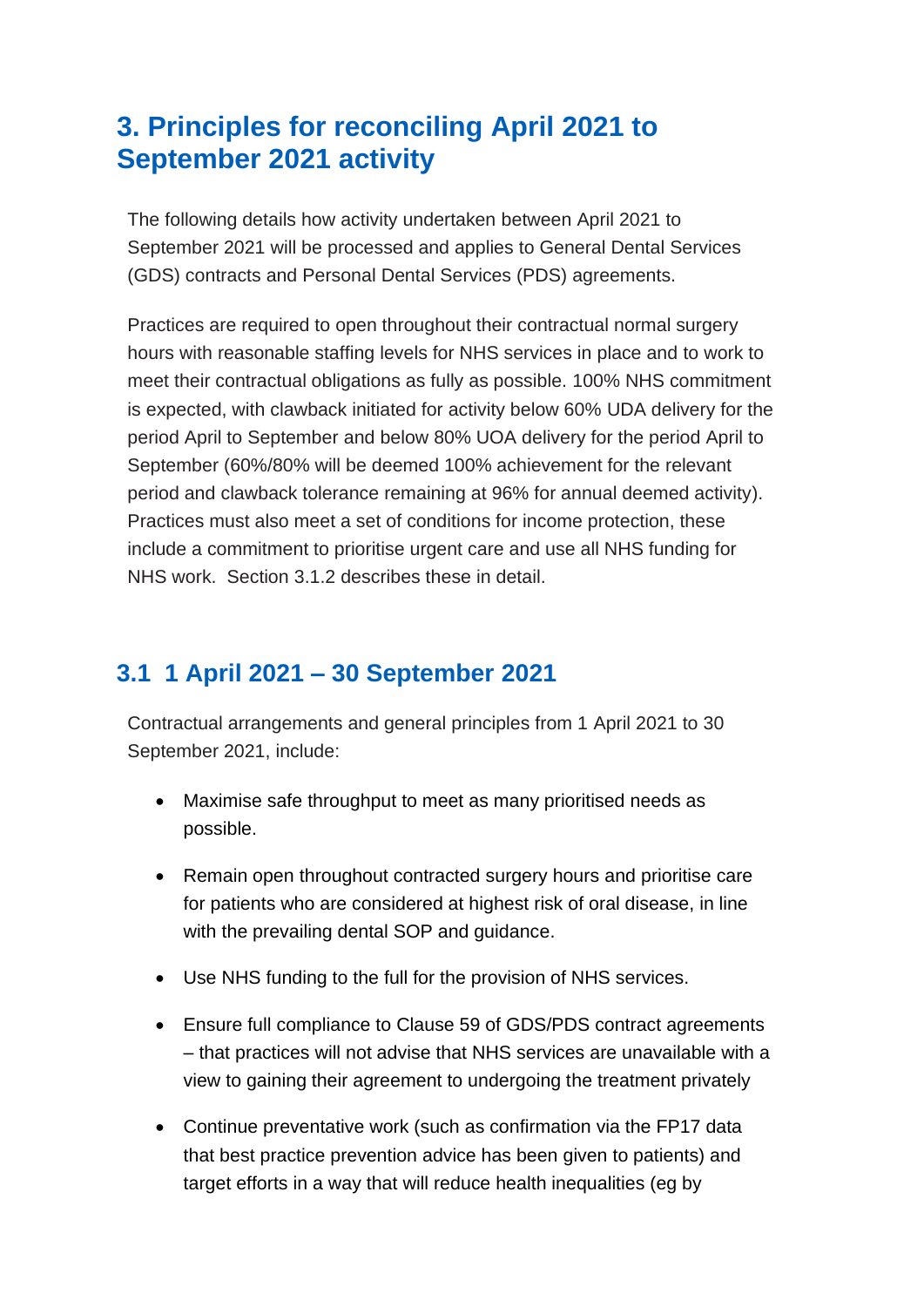agreeing to see irregular attenders as well as usual patients). This will be auditable by local teams with an expectation that practices will be able to provide evidence of their efforts.

- Prioritise all known and unknown patients to the practice who require urgent dental care if contacted directly or via 111 services, as capacity allows.
- Keep contractual premises open throughout contracted surgery hours unless otherwise agreed via the regional commissioner.
- Complete and keep under review all staff risk assessments.
- Do not seek any duplicate or superfluous funding from the NHS or other government sources – including furlough or additional sick or parental leave pay that was not used to pay for cover.
- Continued submission of the monthly workforce return.
- For this period, GDS contracts and PDS agreement holders will continue to be paid monthly payments of 1/12th of their Negotiated Annual Contract Value (NACV), less any PCR collected. There will also be a 16.75% adjustment, processed as part of the year-end reconciliation, to reflect variable costs not incurred due to the reduced patient care activity will be applied to all contracts that have achieved:
	- 36% or greater of the UDA activity target
	- 56% or greater of the UOA activity target
	- Section 3.1.3 Adjustment describes the calculations in further detail.

The above conditions, and those set out in section 3.1.4, apply to all GDS contracts and PDS agreements that provide mandatory, advanced mandatory (including domiciliary, sedation, public health and orthodontic services). Community Dental Services and Any Qualifying Providers PDS agreements are covered in Section 9 and 10.

Where any of the above arrangements or requirements have not been met, the providers will revert to usual contractual arrangements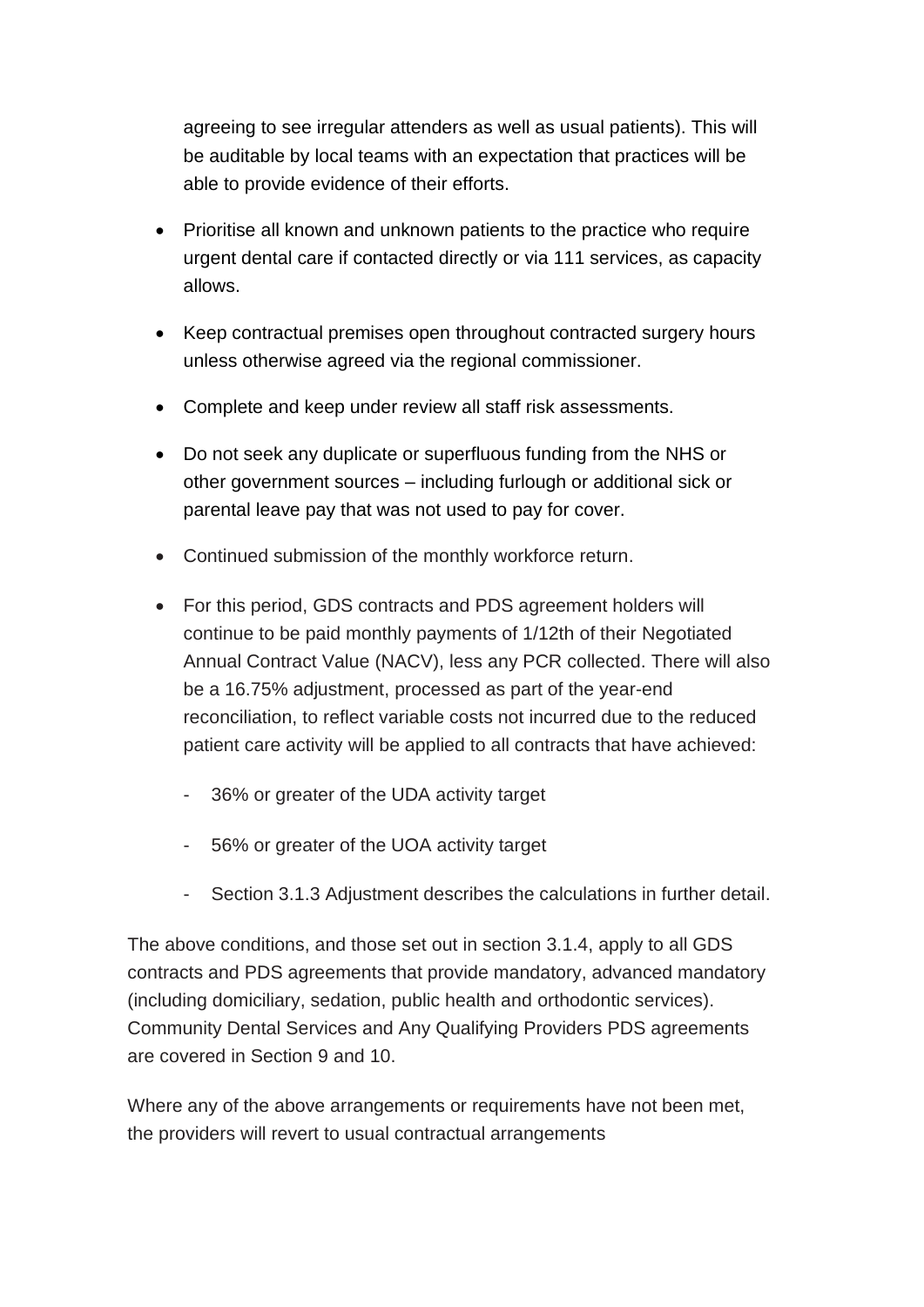### <span id="page-6-0"></span>**3.1.1 Activity requirements for 1 April 2021 – 30 September 2021 - UDA contracts**

From the 1 April 2021 activity measurement will continue to be standard (pre-Covid) contractual metrics, UDA/COT<sup>4</sup> measurement, with practices working towards delivering reduced activity levels, with a requirement to deliver a minimum 60% of contractual monthly activity between April and September.



Figure 1 summaries the arrangements for this period.

The 60% of contracted activity between April and September is calculated by:

- Calculating 6 months (50%) of the annual contracted UDAs, for example a contract with a 12,000 UDAs is multiplied by 0.5 to give 6 months pro rata activity of 6,000 UDAs
- Next calculate 60% of this 6-month figure by multiplying 6,000 UDAs by 0.6 to give an upper threshold of 3,600 UDAs to be achieved between April to September.

Where contractors deliver 60% of activity in April to September:

• This will be deemed to be equivalent to 100% of usual contract activity in this period for the mid-year review.

<sup>4</sup> Courses of treatment completed from 1st April onwards and submitted within the 60-day rule.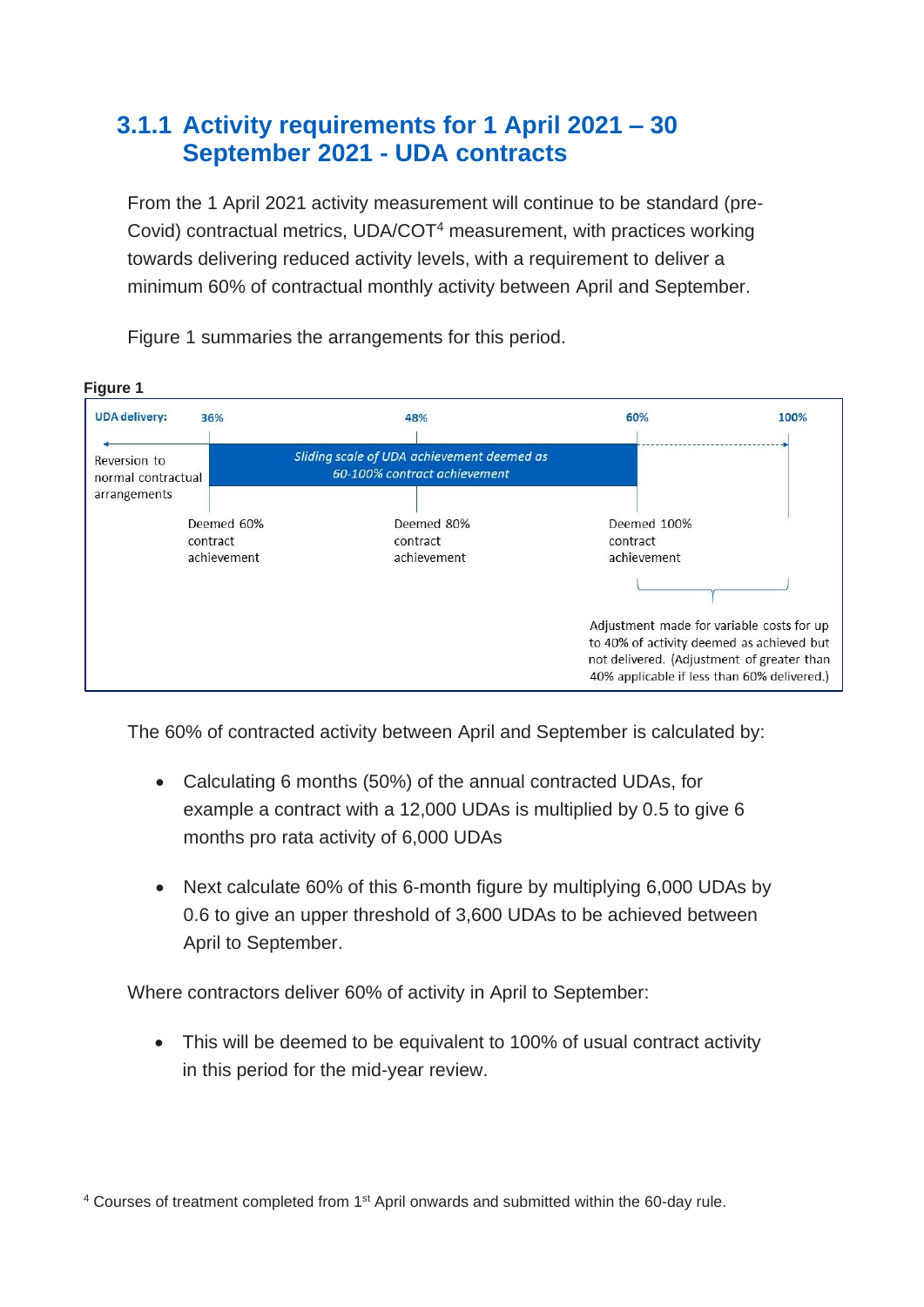• Any activity over 60% means a reduction to the adjustment for variable costs not incurred, applied at year end. There will be no carry forward of activity above 60% to the second part of the year.

Where contractors deliver at least 60% of this 60% cumulative activity in April to September (i.e. at least 36% of contracted activity for this period):

- This will be deemed to be equivalent to the percentage of 60% of usual activity in this period and is calculated by 100/60 multiplied by actual activity delivered in this 6-month period<sup>5</sup>. For example, a contract with 12,000 UDAs has a pro rata 6 month upper-threshold of 6,000 UDAs, if  $36\%$  is achieved (2,160UDAs) $6$  then the deemed activity is calculated by 100/60 multiplied by 2,160 UDAs to give 3,600 UDAs for this period for the mid-year review.
- Activity delivered above 100% $^7$  in the second half of the year can be used to offset any under-delivered activity in the April to September period at year end reconciliation.

Where contractors deliver less than 60% of this 60% cumulative activity in April to September (i.e. less than 36% of contracted activity for this period):

- Contractors will be deemed to have delivered only the actual activity delivered in the months April to September. For example, a contract with 12,000 UDAs has a pro rata 6-month target of 6,000 UDAs if 35% of this target is achieved (2,100 UDAs) then this figure is used for this period for the mid-year review.
- Activity delivered above 100% in the second half of the year can be used to offset any under-delivered activity in the April to September period at year end reconciliation.

Carry forward guidance can be found in section 4 2021/22 Year End and Section 5 Carry Forwards.

<sup>5</sup> This calculation produces deemed activity

<sup>6</sup> 6000 UDAs / 100 multiplied by 36% is 2,160 UDAs delivered between April to September.

<sup>7</sup> Contract arrangements for October 2021 to March 2022 yet to be confirmed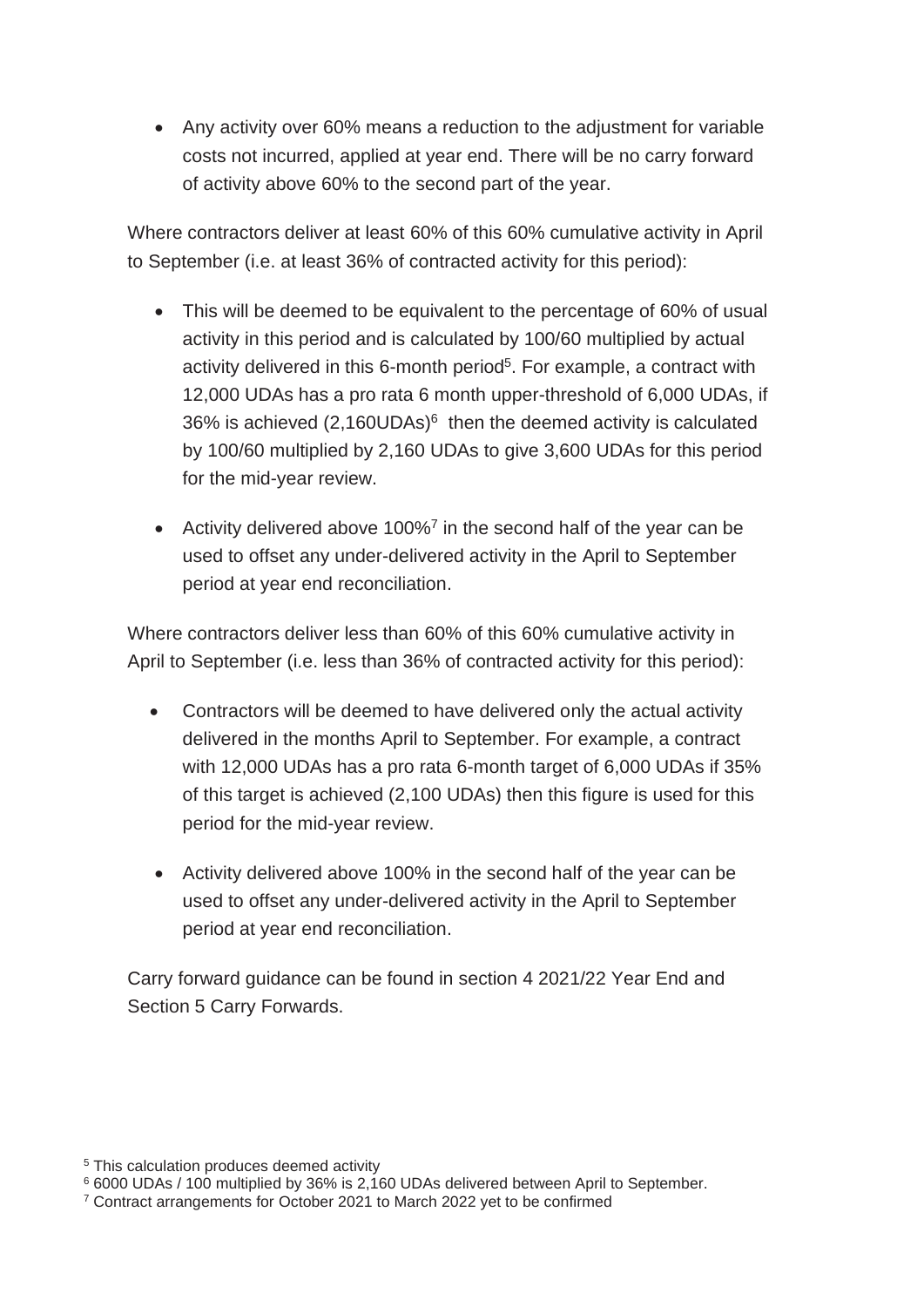### <span id="page-8-0"></span>**3.1.2 Activity requirements for 1 April 2021 – 30 September 2021 - UOA contracts**

For UOA activity, the same principles apply with the exception that providers are expected to achieve 80% between April and September.

Figure 2 summaries the arrangements for this period.



The 80% of contracted activity between April and September is calculated by:

- Calculating 50% (6 months) of the annual contracted UOAs, for example a contract with a 12,000 UOAs is multiplied by 0.5 to give 6 months pro rata activity of 6,000 UOAs
- Next calculate 80% of this 6-month figure by multiplying 6,000 UOAs by 0.80 to give an upper-threshold of 4,800 UOAs to be achieved between April to September.

Where contractors deliver 80% of activity in April to September:

- This will be deemed to be equivalent to 100% of usual contract activity in this period for the mid-year review.
- Any activity over 80% means a reduction to the adjustment for variable costs not incurred, applied at year end. There will be no carry forward of activity above 80% to the second part of the year.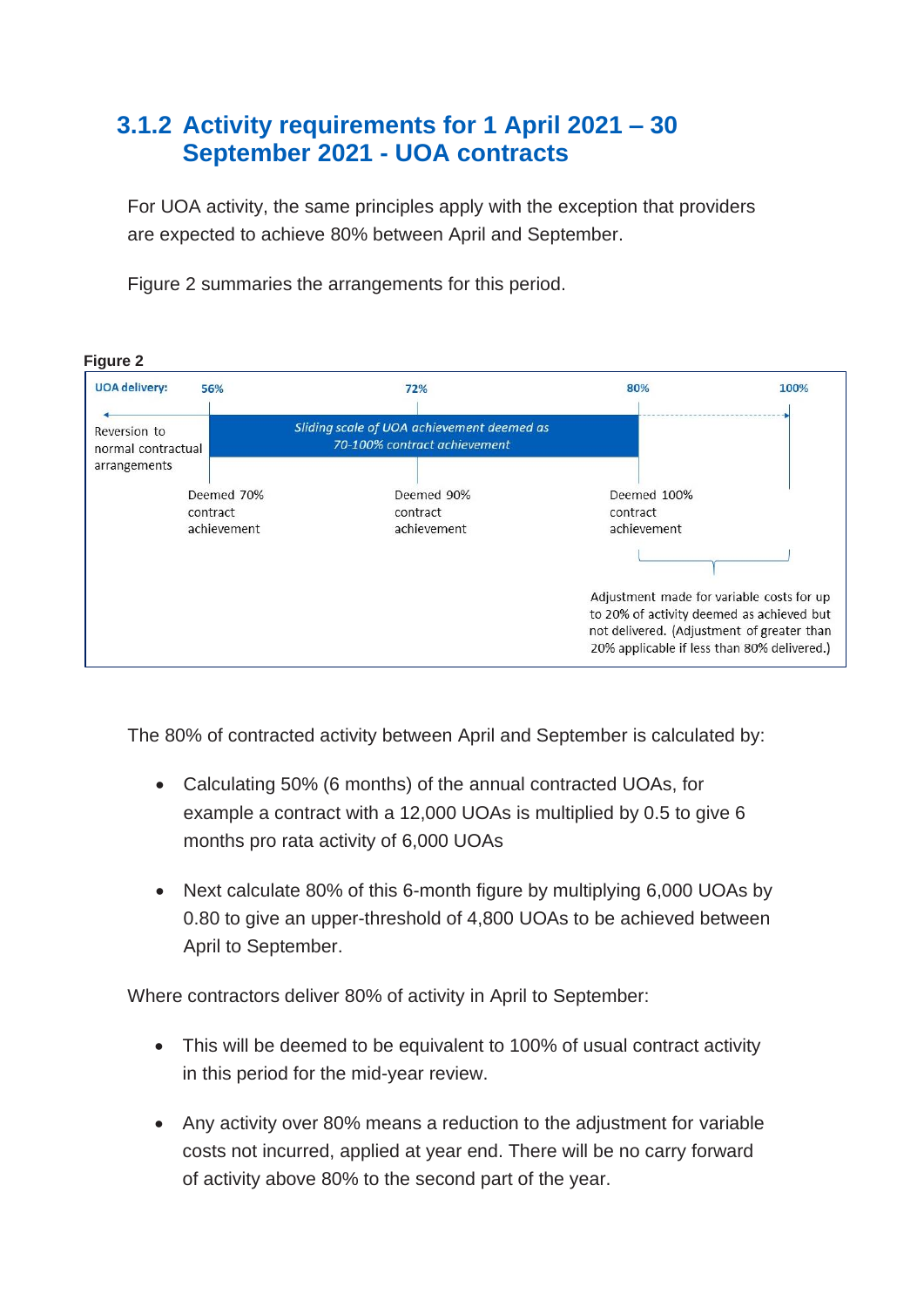Where contractors deliver at least 70% of this 80% cumulative activity in April to September (i.e. at least 56% of contracted activity for this period):

- This will be deemed to be equivalent to this percentage of 80% of usual activity in this period and is calculated by 100%/80% multiplied by actual activity delivered in this 6-month periods. For example, a contract with 12,000 UOAs has a pro rata 6 month upper-threshold of 6,000 UOAs, if 56% is achieved (3,360 UOAs)<sup>9</sup> then the scaled up deemed activity is calculated by 100%/80% multiplied by 3,360 UOAs to give 4,200 UOAs for this period for the mid-year review.
- Activity delivered above 100%<sup>10</sup> in the second half of the year can be used to offset any under-delivered activity in the April to September period at year end reconciliation.

Where contractors deliver less than 70% of this 80% cumulative activity in April to September (i.e. less than 56% of contracted activity for this period):

- Contractors will be deemed to have delivered only the actual activity delivered in the months April to September. For example, a contract with 12,000 UOAs has a pro rata 6-month target of 6000 UOAs if 55% of this target is achieved (3,300 UOAs) then this figure is used for this period for the mid-year review.
- Activity delivered above 100% in the second half of the year can be used to offset any under-delivered activity in the April to September period at year end reconciliation.

### <span id="page-9-0"></span>**3.1.1 Adjustment to reflect reduced variable costs**

A 16.75% adjustment to reflect variable costs not incurred due to the reduced patient care activity will be applied to all contracts that have achieved:

- 36% or greater of the UDA activity target
- 56% or greater of the UOA activity target

<sup>8</sup> This calculation produces deemed activity

<sup>9</sup> 6000 UOAs / 100 multiplied by 56% is 3,360 UOAs delivered between April to September

<sup>10</sup> Contract arrangements for October 2021 to March 2022 yet to be confirmed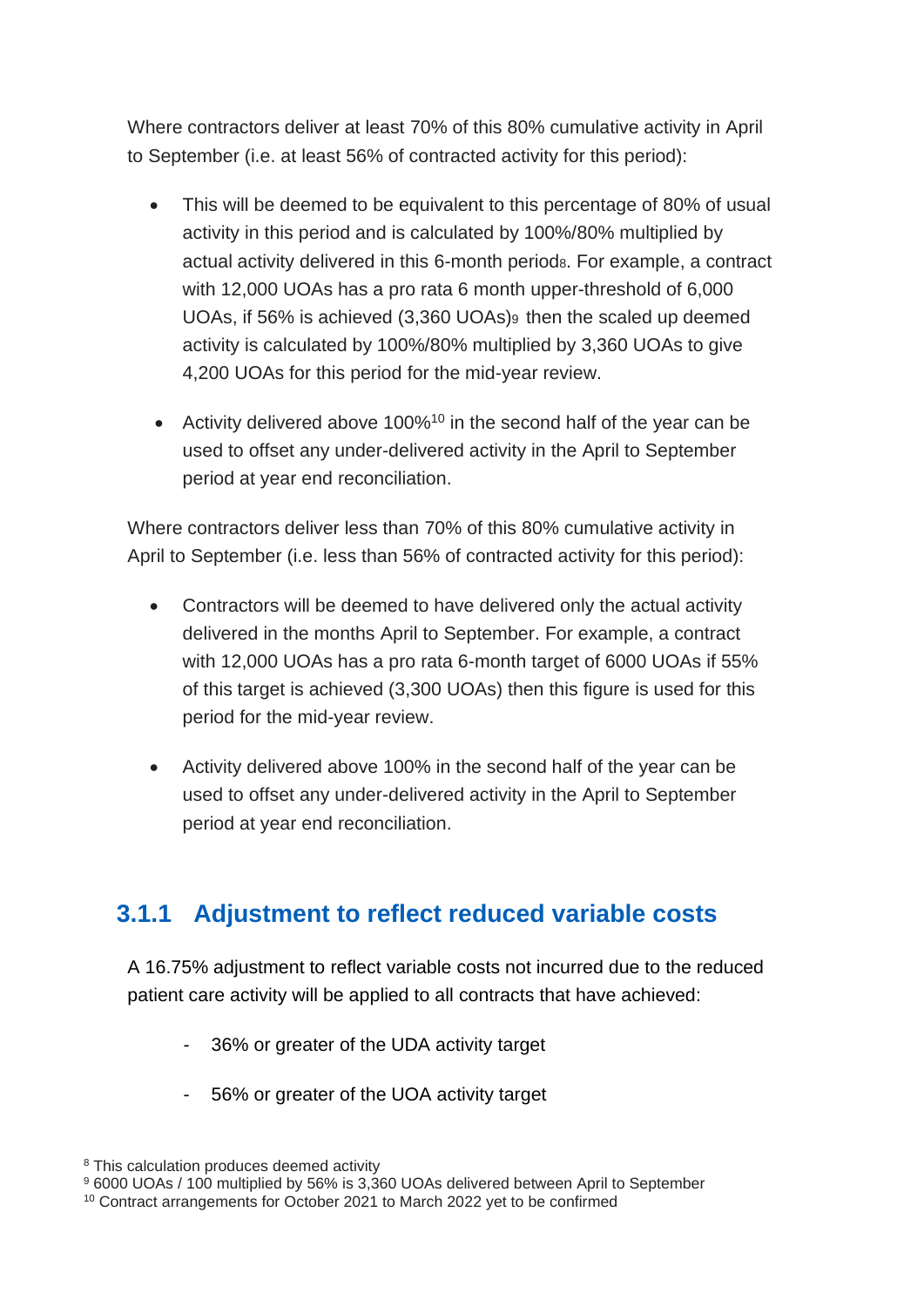The adjustment will be based on undelivered activity between April 2021 to September 2021 and processed as part of the year-end reconciliation. It is calculated as follows:

• Providers who achieve **60%** or greater between 1 April and 30 September 21 will be subject to an adjustment of 16.75% of the NACV to reflect variable costs not incurred due to the reduced patient care activity. This is applied to any undelivered activity between 1 April to 30 September (Undelivered activity =Total contracted UDA (Apr-Sept) – Actual UDA activity (Apr-Sept)).

For example, a provider has an annual contract of 12,000 UDAs at a value of £25/UDA<sup>11</sup> and achieved 60% at 30 September. The total contracted UDAs for Apr-Sept equates to 6,000 UDAs. 3,600 UDAs were delivered in total for this period (actual UDA activity). The undelivered activity would be 6,000 UDAs minus 3,600 UDAs which equals 2,400 UDAs. A 16.75% cost adjustment will be applied to the 2,400 UDAs to give 16.75% x 2,400 UDAs x £25 = £10,050

The same calculation applies to UOA activity that is 80% or greater.

• Providers who achieve **36% to 59.99%** between 1 April and 30 September 21 will be subject to an adjustment of 16.75% of the NACV to reflect variable costs not incurred due to the reduced patient care activity will be applied to any actual activity that was not delivered and is not being clawed back<sup>12</sup>.  $\blacksquare$  Undelivered activity = Total contracted UDA (Apr-Sept) – Actual UDA activity (Apr-Sept)). This ensures that the variable costs adjustment is not applied to the portion of activity that is subject to clawback. For example, a provider has an annual contract of 12,000 UDAs at a value of £25/UDA and achieved 36%. The total contracted UDAs for Apr-Sept equates to 6,000 UDAs. 2,160 UDAs were delivered in total for this period (actual UDA activity). The undelivered activity would be 6,000 UDAs minus 2,160 UDAs which equals 3,840 UDAs.

<sup>11</sup> This is an example figure to illustrate the workings out

<sup>12</sup> This is to ensure that - Where clawback and a variable cost adjustment applies the variable cost adjustment will not be applied to any portion of the activity that is subject to clawback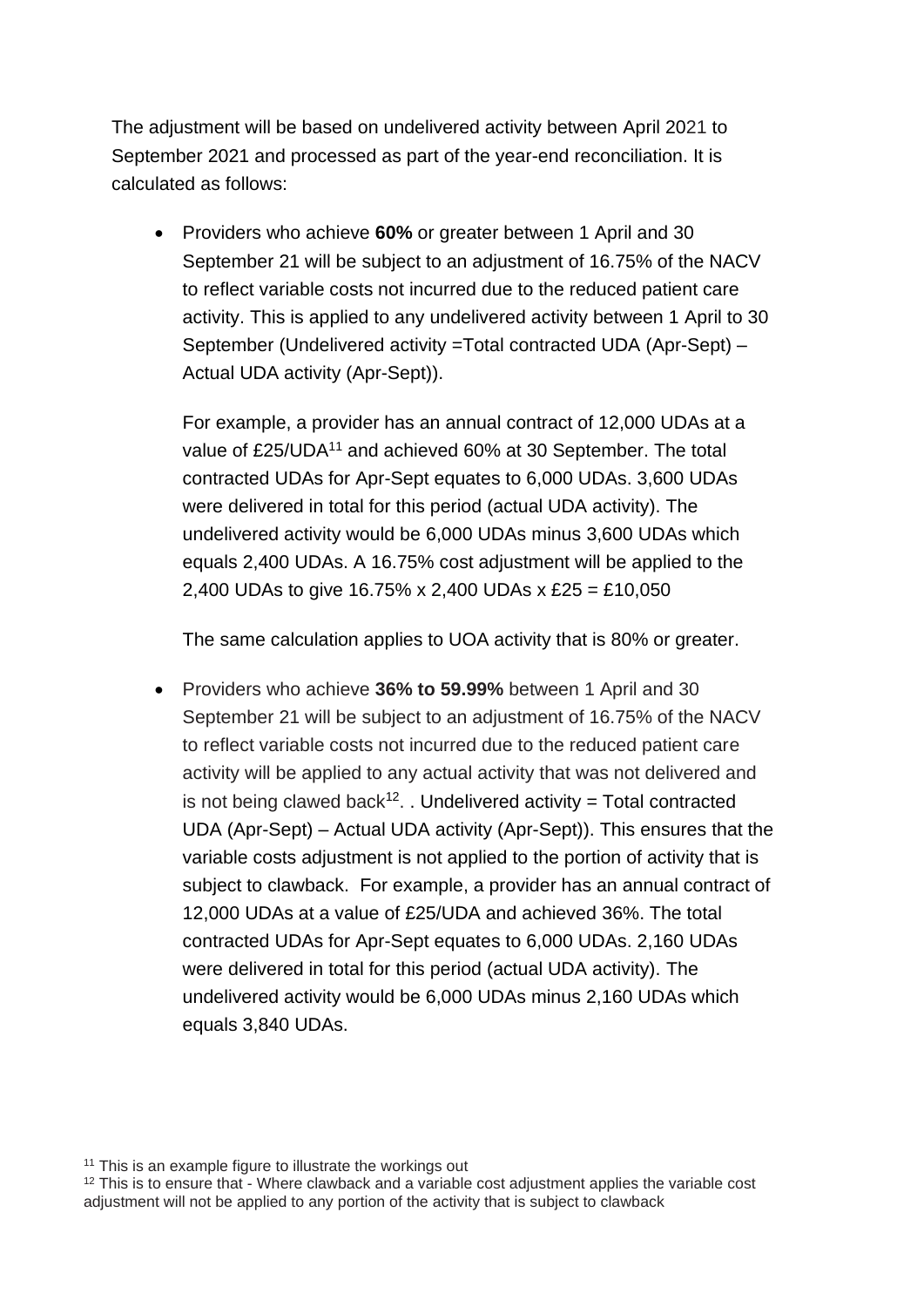Next the number of UDAs that clawback is calculated against is worked out which is subtracted from the undelivered activity. A 16.75% cost adjustment will be applied to this figure.

Activity delivered above 100% in the second half of the year may reduce the adjustment amount for the April to September period.

The same calculation applies to UOA activity that is between 56% and 79.99%.

• For providers achieving **less than 36%** (i.e. less than 60% of deemed annual contracted activity) no additional adjustment will be made as this will be incorporated into the claw back amount at year-end reconciliation.

The same calculation applies to UOA activity that is less than 56%

### <span id="page-11-0"></span>**3.1.2 Practice expectations**

Practices are also expected to meet the following conditions, along with those mentioned in section 3.1.1. Any breach of those conditions will result in the application of the usual contractual arrangements and claw back, instead of any waiver of claw back rights:

- A commitment to maximise safe throughput in the spirit of meeting as many prioritised needs as possible;
- A commitment by practices to remain open throughout contracted normal surgery hours and to prioritise care for patients who are considered at highest risk of oral disease in line with the prevailing dental SOP and guidance;
- A commitment to utilise NHS Funding to the full for the provision of NHS services and ensure full compliance to clause 59 of GDS/PDS contract agreements
- A commitment to continue preventative work (such as confirmation via the FP17 data that best practice prevention advice has been given to patients) and to target their efforts in a way that they judge will reduce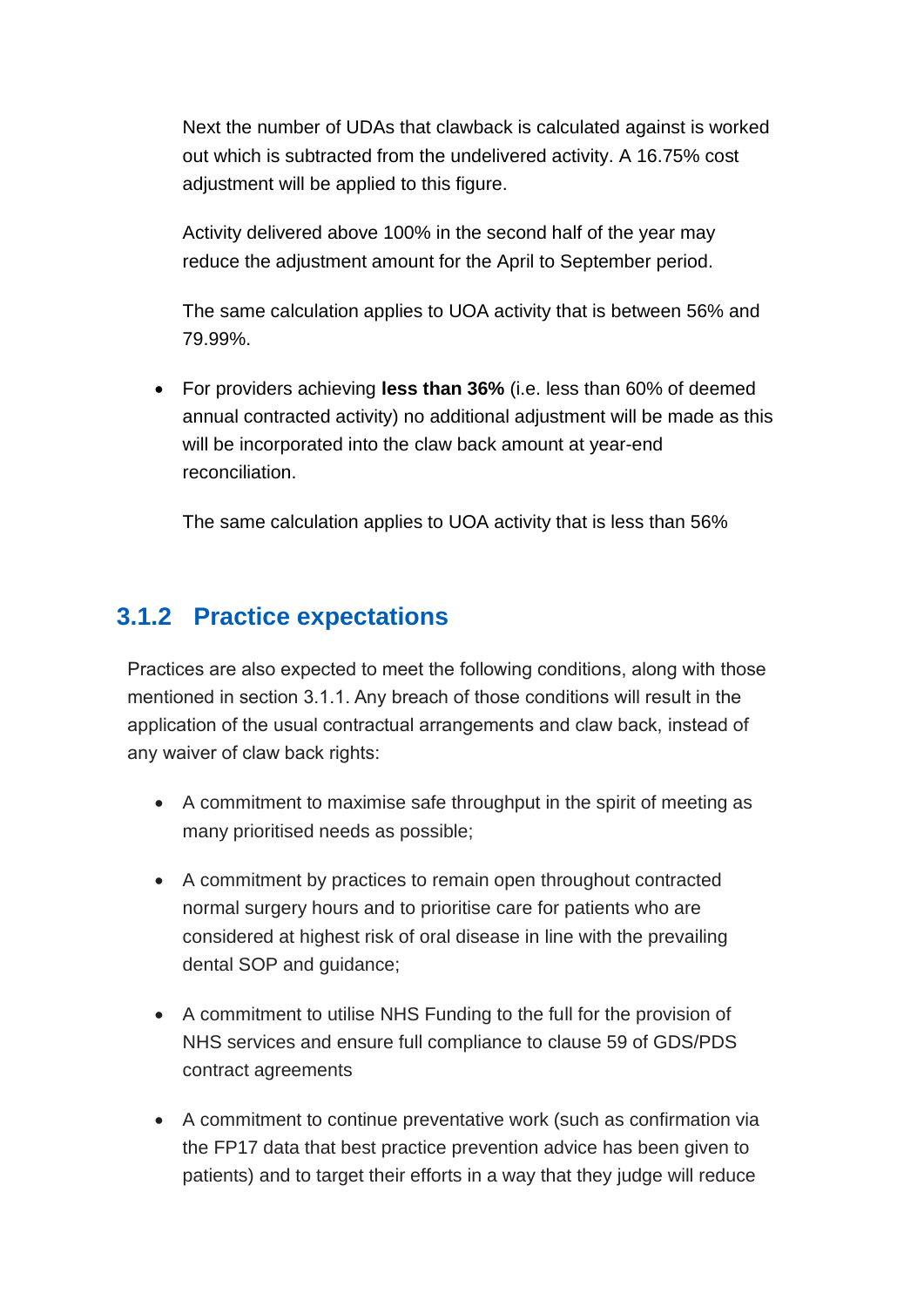health inequalities (for example agreeing to see irregular attenders in addition to usual patients). This will be auditable by local teams with an expectation that practices will be able to provide evidence of their efforts;

- Practices will prioritise all known and unknown patients to the practice who require urgent dental care if contacted directly or via 111 services, as capacity allows
- An expectation that all contractual premises remain open throughout normal surgery hours unless otherwise agreed via the regional commissioner
- A commitment to complete and keep under review all staff risk assessments
- A commitment not to seek any duplicate or superfluous funding from the NHS or other Government sources – including furlough or additional sick or parental leave pay that was not used to pay for cover;

# <span id="page-12-0"></span>**3.2 Urgent Dental Centres (UDC)**

There are currently more than 600 UDCs in operation across England. Established with minimal preparation through effective partnership working between NHSE & NHSI, NHS trusts and providers, UDCs provide urgent and emergency dental care via referrals from NHS 111. UDCs played a particularly critical role during the April to June closure period, ensuring that patients across England had access to face to face treatments at time of need. They continued to provide vital additional capacity for treatments as practices were reopening and will ensure that urgent dental care needs are met in the event of further national, regional or local lockdowns.

UDC contractors are expected to meet the contractual requirements and activity thresholds set out above.

Specific circumstances associated with UDCs could adversely affect their ability to meet their activity target. This may include a lack of referrals and a higher than average level of complex cases. Should a UDC contractor be unable to meet the activity target, they can apply for an exceptional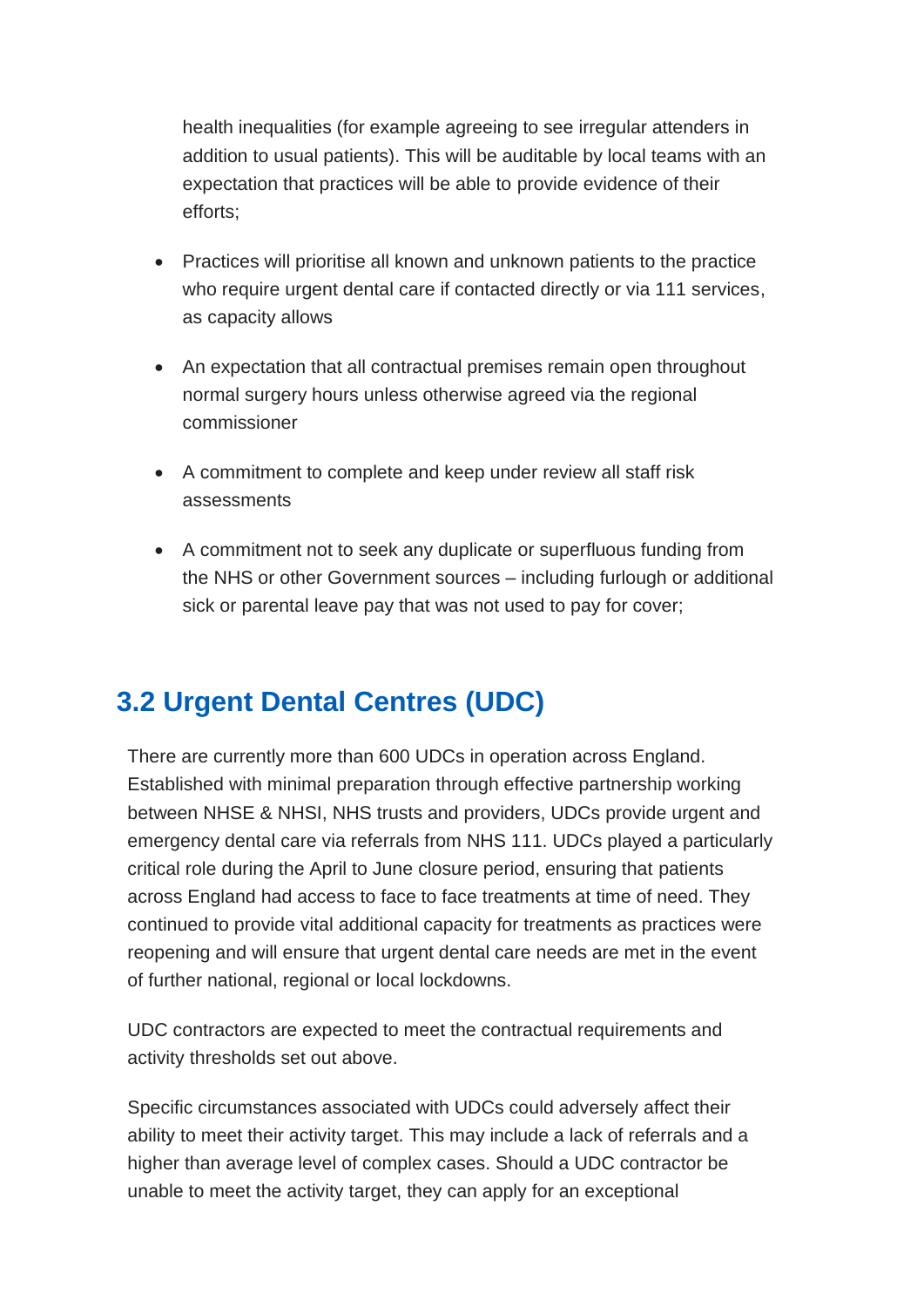adjustment to their delivery levels. This applies for the period they were operating as a UDC.

The following conditions need to be met for the application to be considered. The contractor:

- (i) has not been able to deliver activity to meet the adjusted threshold of 60% of usual activity (corresponding to 100% of contractual activity in April-September 21) and
- (ii) the actual level of activity delivered was lower than it would have been were they not acting as a UDC and
- (iii) they can demonstrate this to their commissioner.

UDC contractors who delivered less than 60% of usual activity in this period and wish to apply for an adjustment will need to provide evidence to their commissioner. They should demonstrate the level of activity they believe they would have delivered during this period had they operated as a general practice with an adjusted activity target. This may be based on FP17/FP17O data from recent years and their previous performance against activity targets.

The commissioner should consider the evidence carefully before reaching a decision. They can choose to adjust the contractor's delivery, up to the level the contractor can demonstrate they would have delivered during that period. The adjustment can be set to a maximum of 104% of usual activity for the period they were a UDC. Should the adjustment result in delivery below 60%, financial claw back will apply in accordance with the below year end reconciliation outcomes.

The 16.75% adjustment for variable costs not incurred during the period 1 April to 30 September 2021 will be applied to all UDC providers, as is for other contractors. This will be based on actual delivery, not the commissioner agreed adjusted figure or deemed delivery, in accordance with the arrangements outlined in section 3.1.3. The adjustment will not be applied to any amount subject to claw back at year-end reconciliation.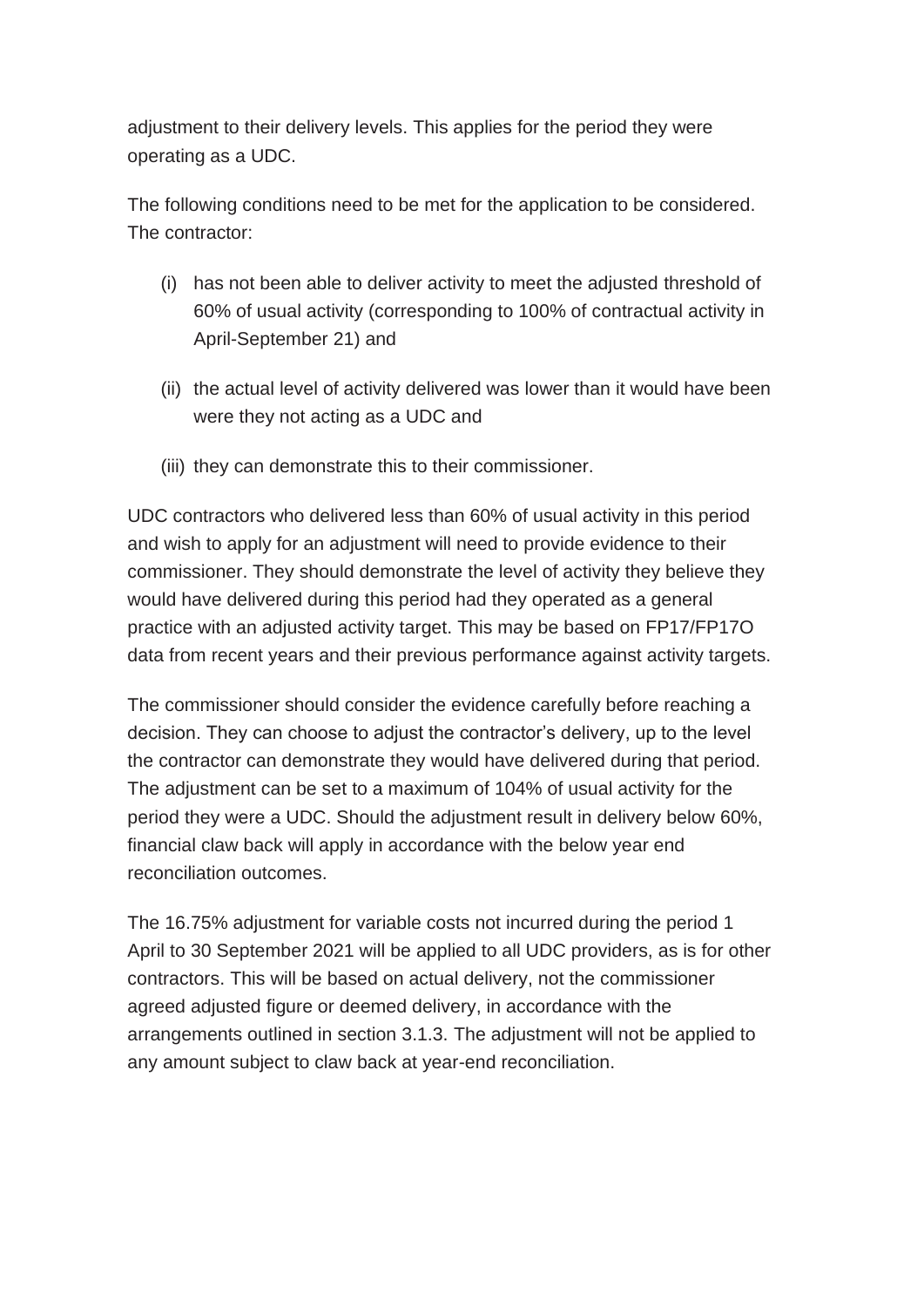### <span id="page-14-0"></span>**4. Mid-Year Review**

A mid-year review will be carried out according to paragraph 58 of Schedule 3 of the GDS Regulations and the same provision in the PDS Regulations.

The Commissioner must, by 31 October in the relevant financial year, determine the number of UDAs and UOAs that the contractor has provided between 1 April and 30 September in that year. This information will be based on the notifications of treatment (FP17s and FP17Os) made by the contractor under paragraph 38 of Schedule 3 of the GDS Regulations and paragraph 39 of Schedule 3 of the PDS Regulations and provided to the Commissioner by NHS BSA Provider Assurance Dental. Where the notifications of treatment are disputed by the contractor, the contractor should liaise directly with NHS BSA Provider Assurance Dental for resolution of their issue.

Delivery of contracted activity is not considered to commence until a contractor has delivered activity brought forward from previous contractual years. Delivery of brought forward activity will be reviewed at the Mid-year point and will not contribute to the 30% threshold.

Notifications of courses of treatment must be made within 2 months of a course of completed treatment. Contractors must ensure that notifications are made on time as the Commissioner is not obliged to pay for activity which is not notified in accordance with this 2-month deadline.

In accordance with the GDS and PDS regulations, the mid-year review will be based around delivering 30% of the activity required in that financial year (between 1 April and 30 September). The activity required is the 60% threshold for clawback, therefore the following scenarios apply

Where the contractor has provided more than 30% of the activity that it is required to deliver in that financial year (30% of the 60% threshold for clawback between 1 April and 30 September) NHS BSA Provider Assurance Dental will send a letter to the contractor confirming this position.

• Where a contractor has delivered more than 30% of the activity, a midyear review meeting is not required.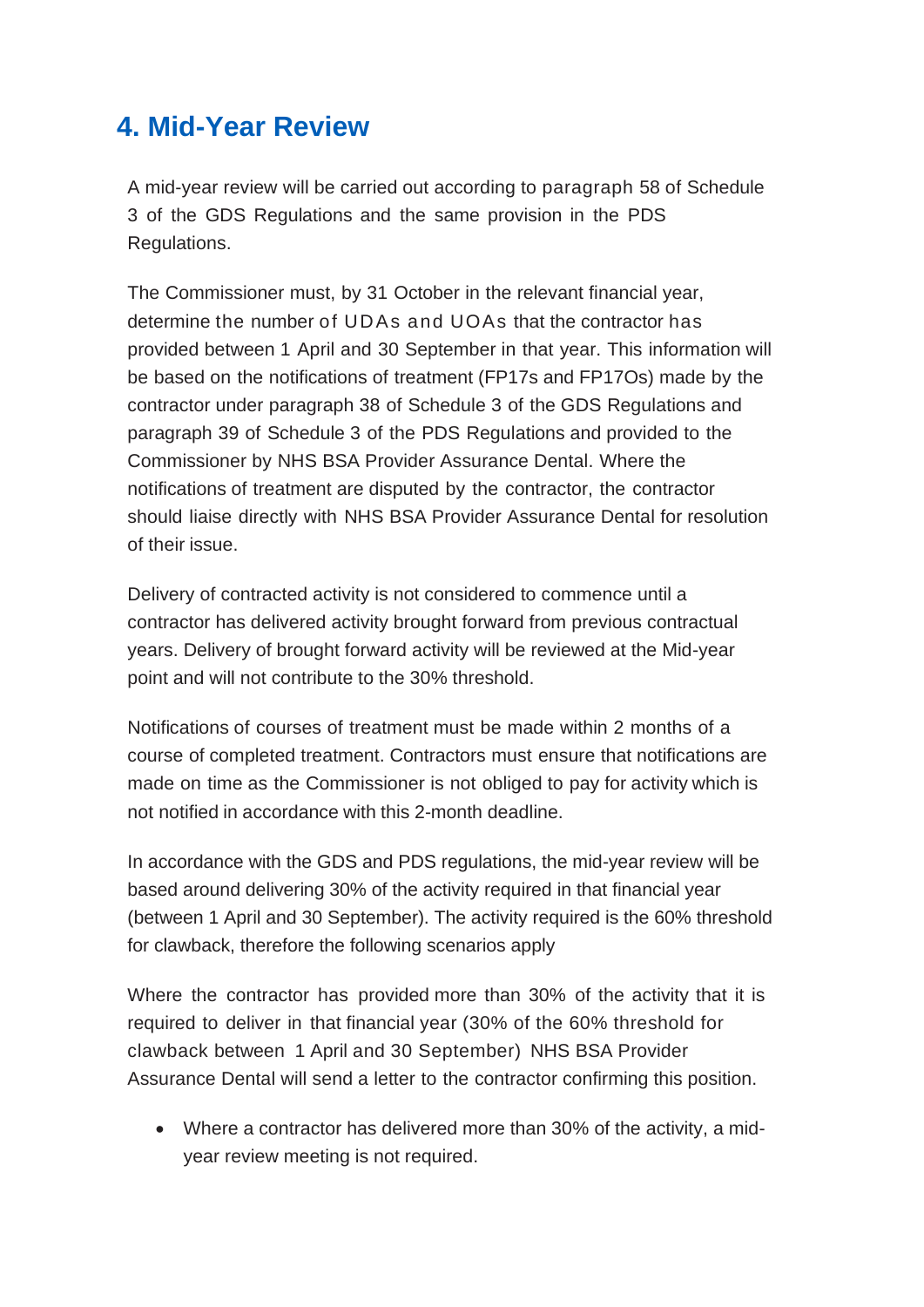• The contractor should be advised that over delivery is at local discretion. The Commissioner may agree to carry forward up to 2 percent of activity in the following financial year or pay for the additional activity.

Where the contractor has provided less than 30 percent of the activity that it is required to deliver in that financial year (30% of the 60% threshold for clawback between 1 April and 30 September) NHS BSA Provider Assurance Dental will:

- notify the contractor about the activity provided under the contract in the first half of the year;
- set out the number of UDAs and UOAs that the contractor has provided together with the percentage total of the total number of UDAs and UOAs that this represents;
- require the contractor to participate in a mid-year review of its performance in relation to the contract;
- request a SMART plan from the contractor.

As the contractor has failed to meet the minimum 36%/56% threshold for clawback, only actual activity will be counted and notified in the mid-year letter.

UDA and UOA activity less than 30% will be considered under delivery.

Course of Treatment (sedation, domiciliary CDS and AQP) activity as well as other additional services are not considered as part of the NHS BSA Provider Assurance Dental mid-year review however can be reviewed at a local level if required.

Where the contractor has provided less than 30 percent of the activity that it is required to deliver in that financial year (30% of the 60% threshold for clawback between 1 April and 30 September) this may result in further contractual action for example withholding of payment in line with section 9.3.4 Withholding Payments Following a Mid-Year Review in the Policy Book for Primary Dental Services.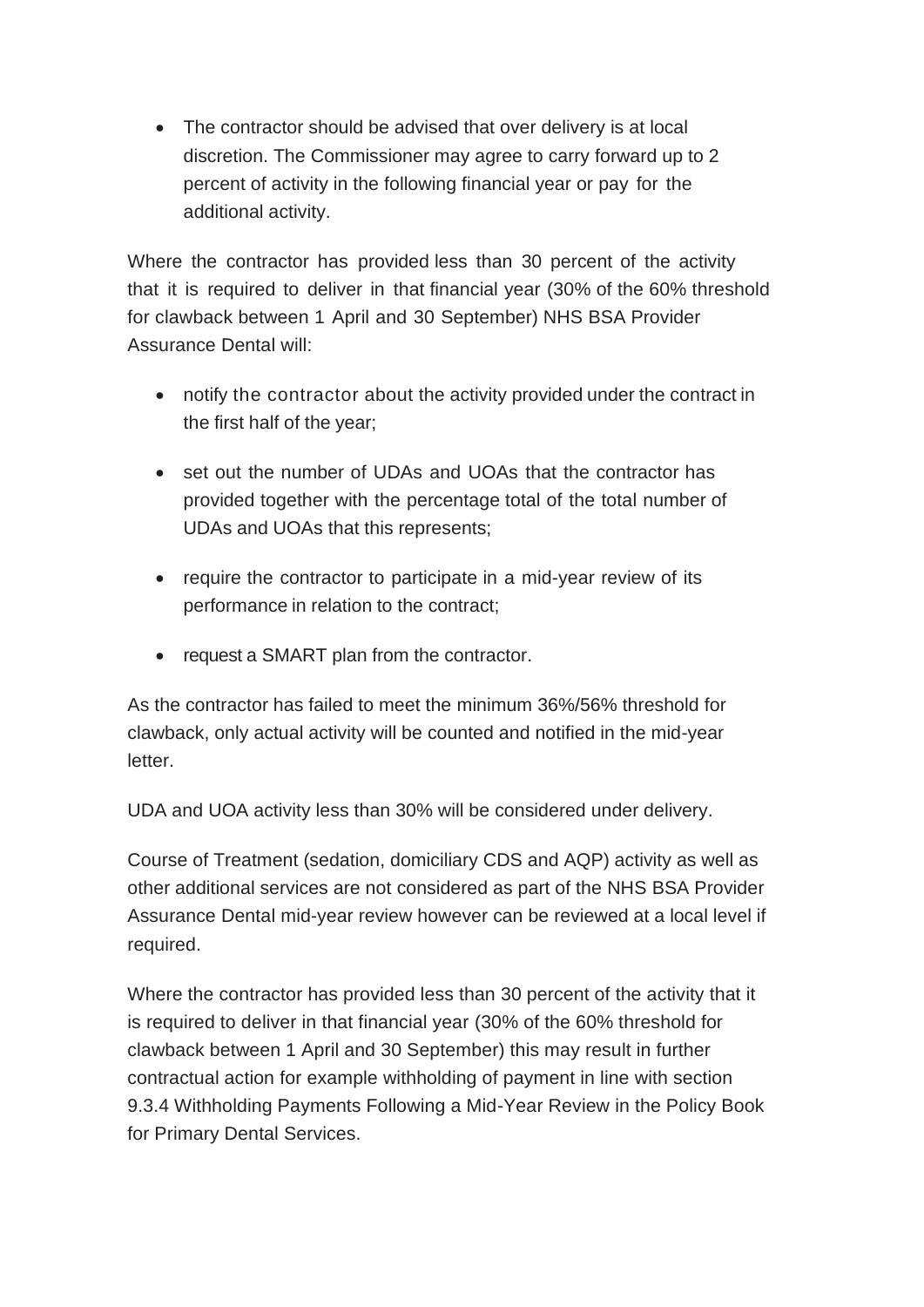# <span id="page-16-0"></span>**4.1 Practice expectations – UDA activity**

The possible outcomes for April to September are as follows:

**Provider achieves 60% or above between 1 April to 30 September 21,** (for the purposes of 2021/22 this is deemed to be the equivalent to 100%) and has met all associated conditions.

- There will be no claw back based on activity levels, provider will be deemed to have delivered 100% of their contracted annual activity
- A 16.75% adjustment to reflect variable costs not incurred due to the reduced patient care activity will be applied in place of the usual clawback.

### **Worked example:**

### Practice A

Non-UDC with a contract to deliver 13,000 UDAs annually at £25/UDA. From April they are carrying out on average 62% of usual contractual activity.

At the end of September 2021, the practice will have delivered 62% of contracted activity, which is deemed to be 100%. An adjustment, provisionally £10,335.60, will be applied at year-end reconciliation for variable costs not incurred.

|                                  | UDA delivery* |        |               |               |               |        |
|----------------------------------|---------------|--------|---------------|---------------|---------------|--------|
| Month                            | Apr 21        | May 21 | <b>Jun 21</b> | <b>Jul 21</b> | <b>Aug 21</b> | Sep 21 |
| % of annual activity             | 50%           |        |               |               |               |        |
| 21/22 monthly targets 650        |               | 650    | 650           | 650           | 650           | 650    |
| Activity delivered               | 669           | 673    | 667           | 674           | 679           | 665    |
| % activity delivered in<br>month | 62%           | 62%    | 62%           | 62%           | 62%           | 62%    |

**Table 3**

\* UDAs: 13,000 annually / 1,083 monthly. Adjusted monthly UDA target: 650

#### **Adjustment calculation**

Total contracted UDA (Apr-Sep) – Actual UDA activity (Apr-Sep) = Undelivered activity:  $6,500 - 4,027 = 2,473$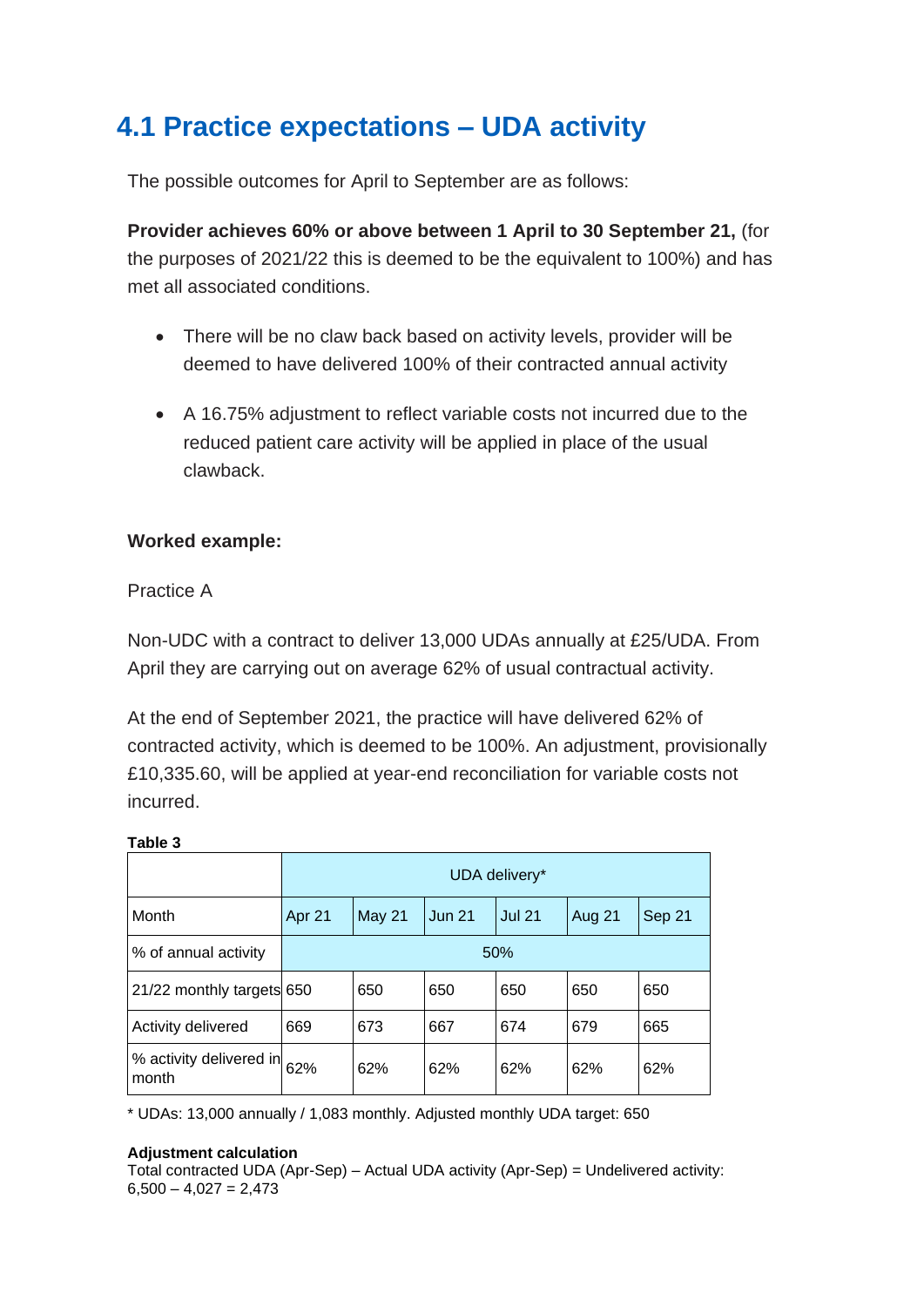Undelivered activity \* 16.75%: 2,473 \* 16.75% = 414 UDAs Adjustment value: 414 \* £25 = £10,355.60

#### **Provider achieves 36% to 59.99% between 1 April to 30 September 21**.

Provider has met all associated conditions.

- Claw back will be based on the annual deemed level of activity.
- Any carry forward will be confirmed at year end.
- A 16.75% adjustment to reflect variable costs not incurred due to the reduced patient care activity will be applied to any actual activity that was not delivered and is not being clawed back.

#### **Worked examples:**

#### Practice B

Non-UDC with a contract to deliver 27,000 UDAs annually at £25/UDA. The practice is carrying out 50% of usual contractual activity in April and aims to increase to 53% from May onwards.

At the end of September 2021, the practice will have delivered 53% of contracted activity. This equates to 88.3% deemed contract activity. An adjustment, provisionally £26,829, will be applied at year-end reconciliation for variable costs not incurred. The calculation of clawback at year end will take into consideration any adjustments made for variable costs in the year so these are not adjusted for twice.

|                                  | UDA delivery* |        |               |               |               |        |
|----------------------------------|---------------|--------|---------------|---------------|---------------|--------|
| Month                            | Apr 21        | May 21 | <b>Jun 21</b> | <b>Jul 21</b> | <b>Aug 21</b> | Sep 21 |
| % of annual activity             | 50%           |        |               |               |               |        |
| 21/22 monthly targets 1350       |               | 1350   | 1350          | 1350          | 1350          | 1350   |
| Activity delivered               | 1135          | 1189   | 1190          | 1198          | 1182          | 1199   |
| % activity delivered in<br>month | 50%           | 53%    | 53%           | 53%           | 53%           | 53%    |

#### **Table 4**

\* UDAs: 27,000 annually / 2,250 monthly. Adjusted monthly UDA target: 1,350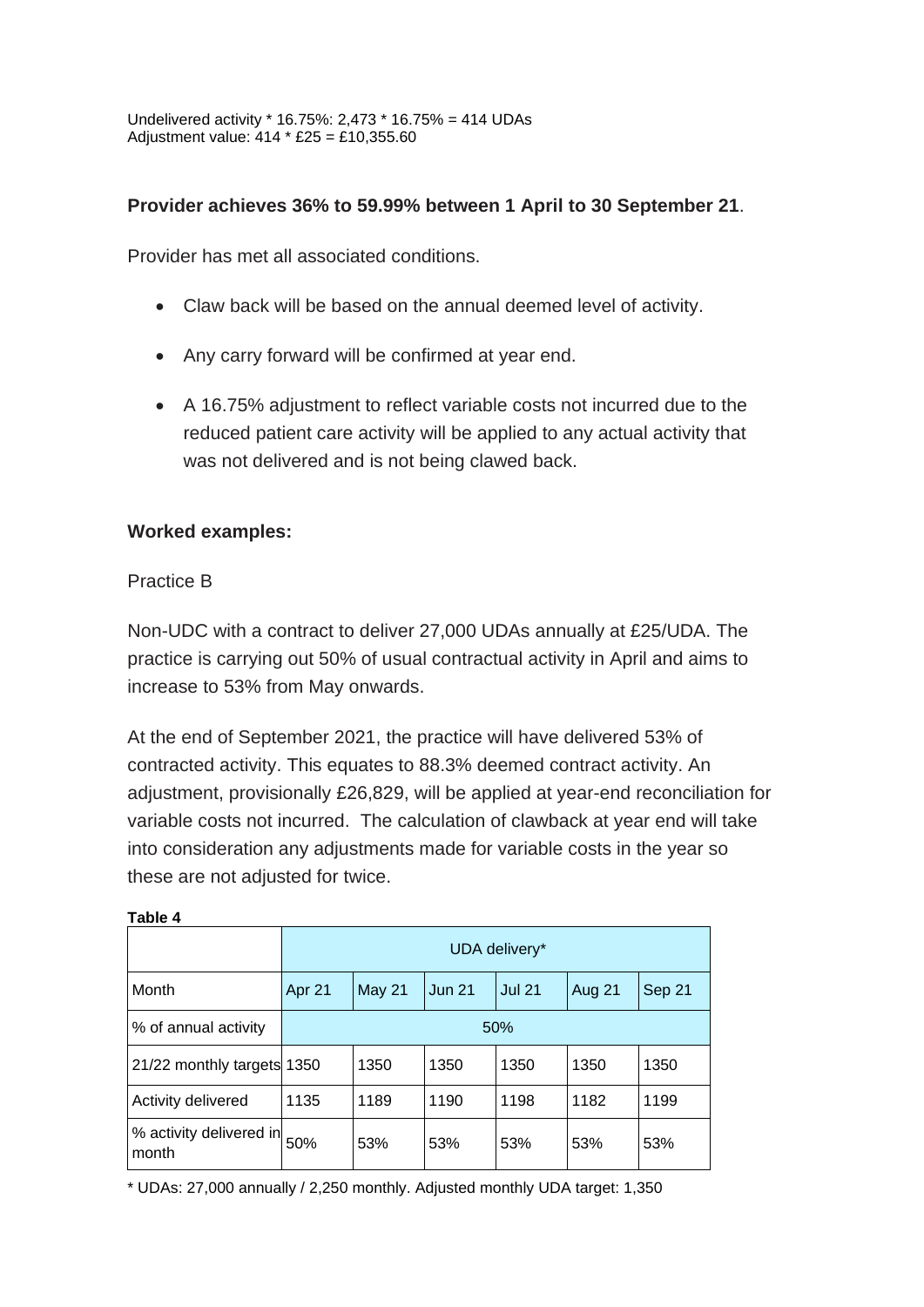#### **Adjustment calculation** Total contracted UDA (Apr-Sep) – Actual UDA activity (Apr-Sep) = Undelivered activity:  $13,500 - 7,093 = 6,407$ Undelivered activity \* 16.75%: 6,407 \* 16.75% = 1,073.17 UDAs Adjustment value: 1,073.17 \* £25 = £26,829.25

### **Provider achieves 35.99% or less between 1 April to 30 September 21**.

Provider has met all associated conditions.

- Claw back will be based on the annual actual level of activity
- A provider will be deemed to have delivered only the actual activity delivered in months April to September.

#### **Worked example:**

### Practice C

Non-UDC with a contract to deliver 21,000 UDAs annually. The practice is operating at 24% of usual contractual activity from April, aiming to increase to 30% by September.

At the end of September 2021, the practice will have delivered 27% of contracted activity in the period April to September. Any claw back will be applied at year end reconciliation. Mid-year review action may be taken in the meantime.

|                                  | UDA delivery* |        |               |               |               |        |
|----------------------------------|---------------|--------|---------------|---------------|---------------|--------|
| Month                            | Apr 21        | May 21 | <b>Jun 21</b> | <b>Jul 21</b> | <b>Aug 21</b> | Sep 21 |
| % of annual activity             | 50%           |        |               |               |               |        |
| 21/22 monthly targets 1050       |               | 1050   | 1050          | 1050          | 1050          | 1050   |
| Activity delivered               | 421           | 448    | 462           | 488           | 501           | 531    |
| % activity delivered in<br>month | 24%           | 26%    | 26%           | 28%           | 29%           | 30%    |

#### **Table 5**

\* UDAs: 21,000 annually / 1,750 monthly. Adjusted monthly UDA target: 1,050 Adjustment Calculation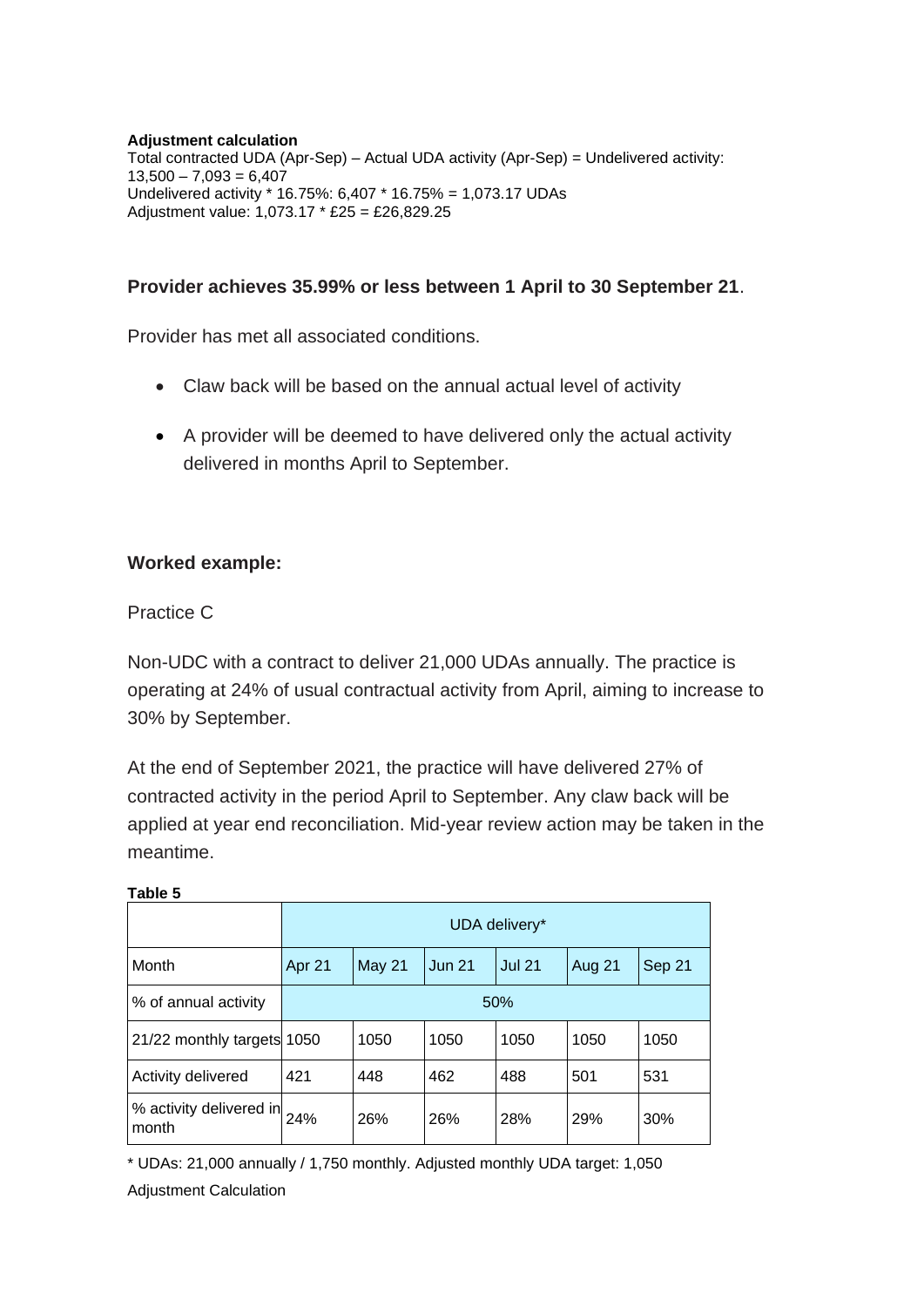No adjustment made as the provider has not achieved 36% - there will be full clawback which will be applied at year end reconciliation

# <span id="page-19-0"></span>**4.2 Practice expectations – UOA activity**

The possible outcomes for the year end reconciliation are as follows:

**Provider achieves 80% or above between 1 April to 30 September 21,** (for the purposes of 2021/22 this is deemed to be the equivalent to 100%) and has met all associated conditions.

- There will be no claw back based on activity levels, provider will be deemed to have delivered 100% of their contracted annual activity
- A 16.75% adjustment to reflect variable costs not incurred due to the reduced patient care activity will be applied in place of the usual clawback.

### **Provider achieves 56% to 79.99% between 1 April to 30 September 21**

Provider has met all associated conditions.

- Claw back will be based on the annual deemed level of activity.
- Any carry forward will be confirmed at year end.
- A 16.75% adjustment to reflect variable costs not incurred due to the reduced patient care activity will be applied to any actual activity that was not delivered and is not being clawed back.

#### **Provider achieves 55.99% or less between 1 April to 30 September 21**

Provider has met all associated conditions.

- Claw back will be based on the annual actual level of activity
- A provider will be deemed to have delivered only the actual activity delivered in months April to September.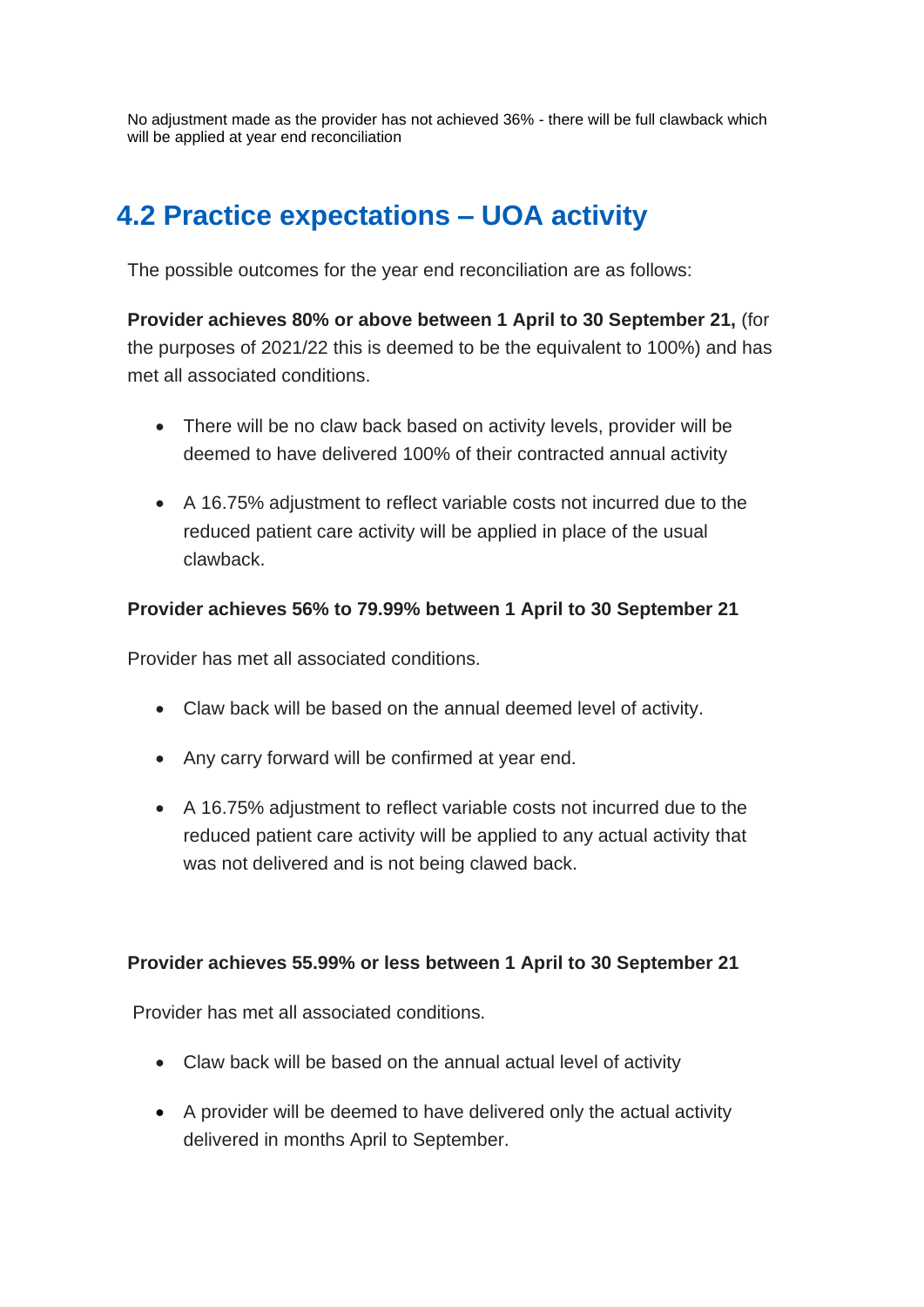### **Worked examples:**

### Practice E

Non-UDC practice with a contract to deliver 8,500 UOAs annually. The practice carried out 90% of usual activity in April due to increased patient demand, they aim to average 83% by 30 September.

At the end of September 2021, the practice will have delivered 83%, which is deemed to be 100%, of contracted activity in the period April to September. An adjustment, provisionally £3,006.63, will be applied at year-end reconciliation for variable costs not incurred, in relation to any activity that was not delivered.

|                                  | UOA delivery* |        |               |               |               |        |
|----------------------------------|---------------|--------|---------------|---------------|---------------|--------|
| Month                            | Apr 21        | May 21 | <b>Jun 21</b> | <b>Jul 21</b> | <b>Aug 21</b> | Sep 21 |
| % of annual activity             | 50%           |        |               |               |               |        |
| 21/22 monthly targets 708        |               | 708    | 708           | 708           | 708           | 708    |
| Activity delivered               | 634           | 620    | 589           | 570           | 559           | 558    |
| % activity delivered in<br>month | 90%           | 88%    | 83%           | 81%           | 79%           | 79%    |

#### **Table 6**

\* UOAs: 8,500 annually / 708 monthly. Adjusted monthly UOA target: 566.4

#### **Adjustment calculation**

Total contracted UOA (Apr-Sep) – Actual UOA activity (Apr-Sep) = Undelivered activity:  $4,248 - 3,530 = 718$ Undelivered activity \* 16.75%: 718 \* 16.75% = 120 UDAs Adjustment value: 120 \* £25 = £3,006.63

#### Practice F

Orthodontic practice with a contract to deliver 19,000 UOAs annually. The practice delivered 45% of usual activity in April. They are aiming to increase their capacity but are unlikely to meet the 56% threshold.

At the end of September 2021, the practice will have delivered 47% of contracted activity in the period April to September. Any claw back will be applied at year end reconciliation. Mid-year review action may be taken in the meantime.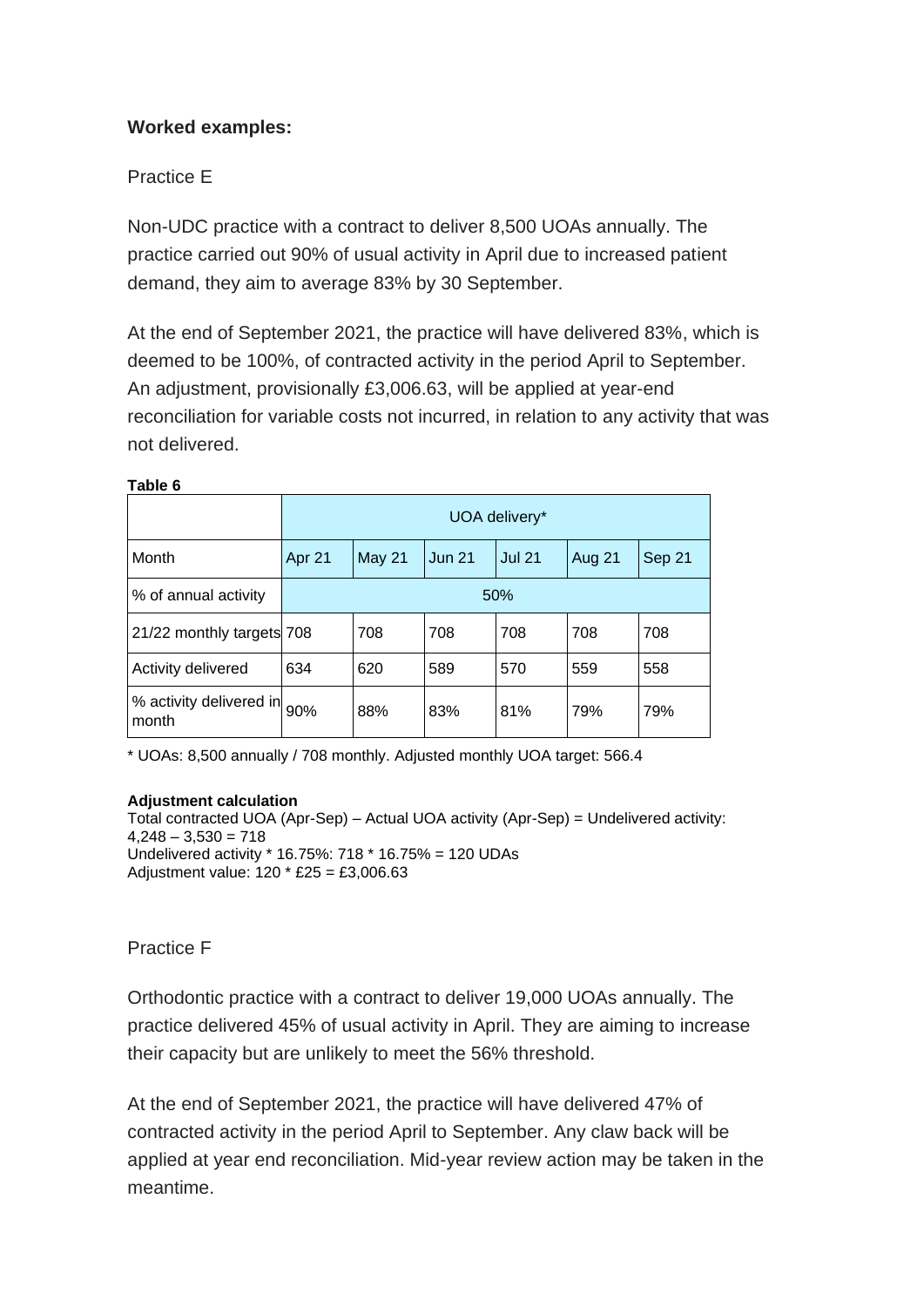#### **Table 7**

|                                  | UOA delivery* |        |               |               |               |        |
|----------------------------------|---------------|--------|---------------|---------------|---------------|--------|
| Month                            | Apr 21        | May 21 | <b>Jun 21</b> | <b>Jul 21</b> | <b>Aug 21</b> | Sep 21 |
| % of annual activity             | 50%           |        |               |               |               |        |
| 21/22 monthly targets 1266.4     |               | 1266.4 | 1266.4        | 1266.4        | 1266.4        | 1266.4 |
| Activity delivered               | 712           | 730    | 749           | 775           | 787           | 799    |
| % activity delivered in<br>month | 45%           | 46%    | 47%           | 49%           | 50%           | 50%    |

\* UOAs: 19,000 annually / 1,583 monthly. Adjusted monthly UOA target:

Adjustment Calculation

No adjustment made as the provider has not achieved 56% - there will be full clawback which will be applied at year end reconciliation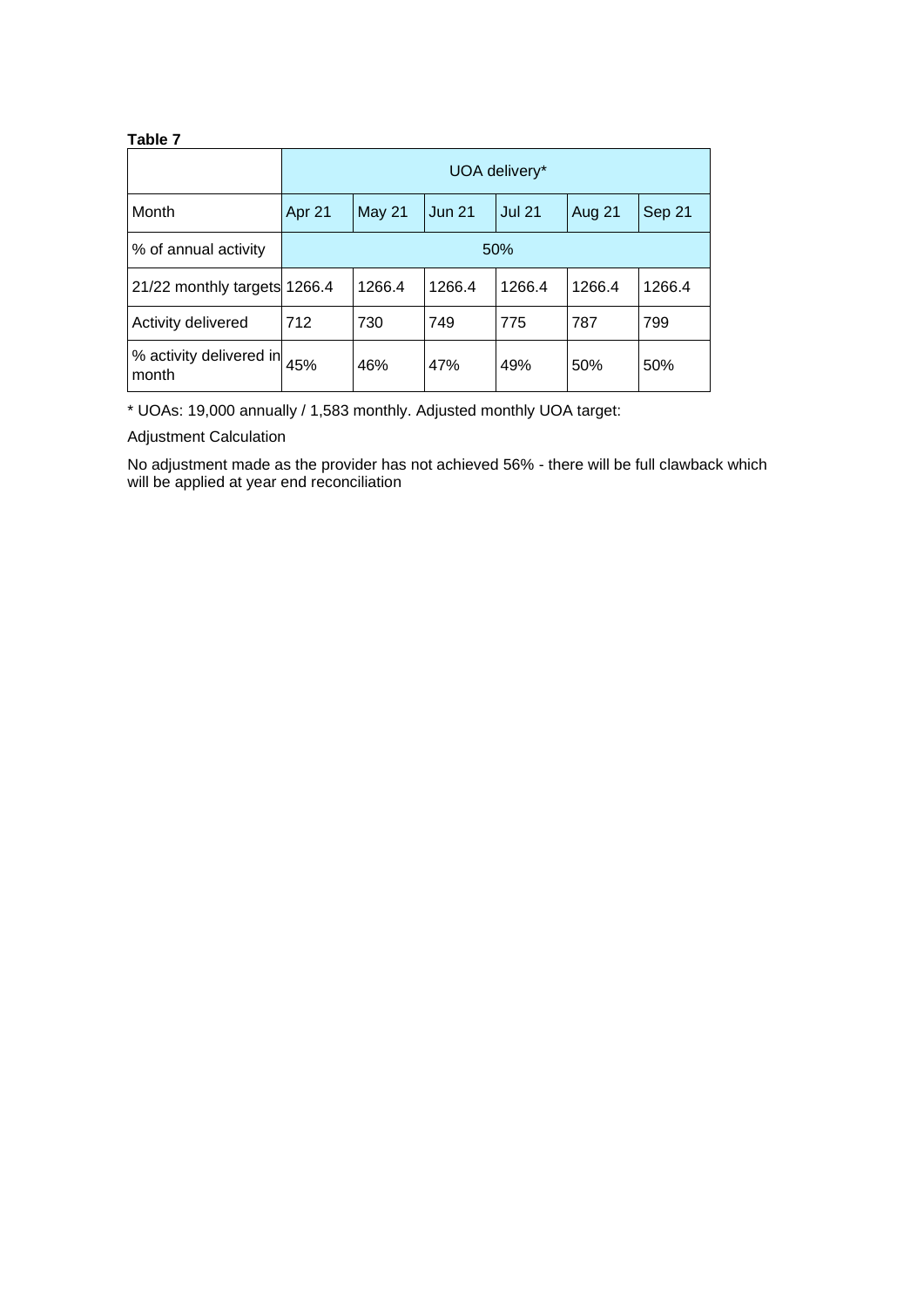# <span id="page-22-0"></span>**5. Carry Forwards**

2019/20:

- Contractor over and under performance from 19/20 will have been reconciled as part of the year end process.
- For providers that have a carry forward of either over or underdelivered activity that has not been delivered in 2020/21 there are two options available:
- Commissioners can reserve the right to transfer over or under delivered activity from 2019/20 into a future year; with the expectation that this is delivered in 2021/22 unless subject to a local negotiation/agreement with the contractor.
- Alternatively, over and under performance from 2019/20 can be added to the expected delivery for 2021/22.

### 2020/21:

- Contracts that are deemed to have delivered at least 96% and less than 100% of their deemed annual activity will have their outstanding activity up to 100% carried forward.
- For contractors that have delivered more than 45% activity between 1 January to 31 March, over-performance of up to 2% (4% may be allowed in specific, agreed circumstances) can be carried forward and reduce the contractual requirement in 21/22. Once the 45%/70% target has been reached, the UDA/UOAs delivered will be counted as standard contractual UDA/UOAs, not the 100/45 or 100/70 deemed delivery calculation.

#### 2021/22

• Carry forward of under-delivered activity from previous year/s will need to be completed within the first 90 days, unless agreed otherwise. The carry forward activity will be at normal rates i.e. 1 UDA for 1 UDA and not at the enhanced rated used to calculate the April to September activity.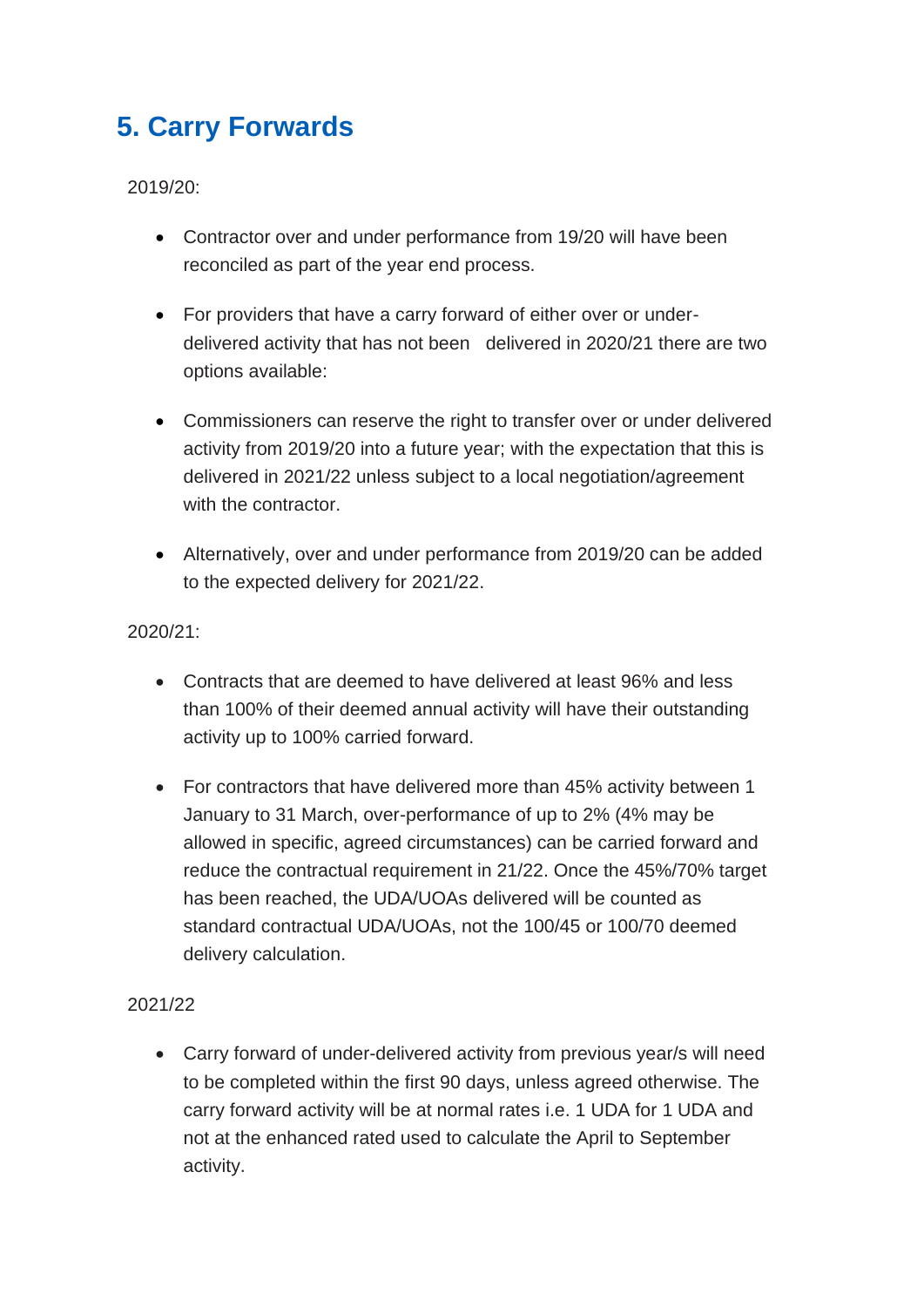- Delivery of contracted activity is not considered to commence until a contractor has delivered activity brought forward from previous contractual years. Contractors achieving below 60%/80% of contracted activity for the period April to September as result can deliver above 100% in the second half of the year to make up the deficit (at a rate of 1 UDA/UOA for 1 UDA/UOA and not at the enhanced rate). See sections 3.1.1 and 3.1.2.
- Carry forward of under-delivered activity will not form part of the deemed activity calculation for April to September.
- Carry forward of over-delivered activity will result in a reduction in the UDA/UOA activity requirement for 21/22.
- Carry forward from 21/22 will be confirmed as part of the year end reconciliation.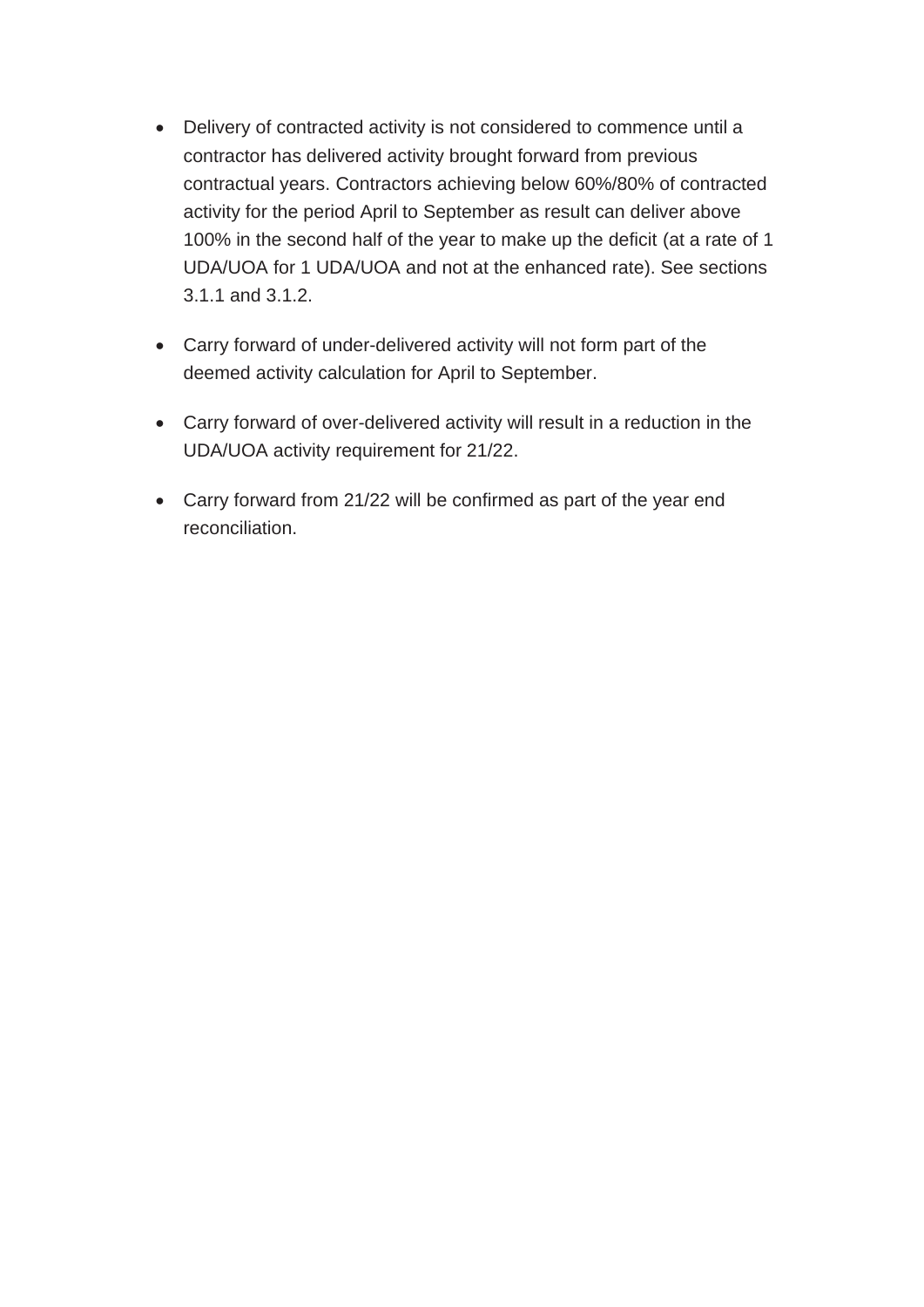# <span id="page-24-0"></span>**6. Exceptional circumstances**

In accordance with the Policy Book for Primary Dental Services there may be instances in which a contractor is unable to fulfil its requirements to deliver the annual contractual activity.

As part of the Covid response and recovery, the payment policy for April to September 2021 has been designed around providing a safe level of patient numbers in practice, to accommodate continued infection prevention and control and social distancing guidance, income protection, and stability in response to the service disruption experienced by practices nationally as a result of the pandemic. To a large degree, this has removed any need to claim force majeure, as NHSE & NHSI reduced the performance requirements and made payments exceeding what would strictly be payable under the contract terms otherwise.

To be considered for further relief for inability to meet even the reduced requirements, would require a contractor to demonstrate that it has been impacted in a specific way over and above the impact that the pandemic has had across the wider contractor group generally.

Contractors wishing to claim exceptional circumstances must notify the Commissioner as soon as possible and within five working days. However, Commissioners would only approve these as exceptional circumstances where they have endured and have precluded the ability for contractors to make up the shortfall in the months preceding or following the exceptional circumstances. These cases will be considered on an individual basis and could include a decision by the Commissioner to waive its rights to recover any portion of the financial claw back.

Providers are encouraged to liaise with commissioners early if they feel that any contractual conditions are not being met, and to work with the commissioner to improve compliance in order to improve access and reduce the likelihood of clawback being necessary.

The established process outlined in chapter 17 of the [Policy Book for Primary](https://www.england.nhs.uk/wp-content/uploads/2018/04/policy-book-for-dental-services.pdf)  [Dental Services](https://www.england.nhs.uk/wp-content/uploads/2018/04/policy-book-for-dental-services.pdf)<sup>13</sup> should be followed in these circumstances.

<sup>13</sup> <https://www.england.nhs.uk/wp-content/uploads/2018/04/policy-book-for-dental-services.pdf>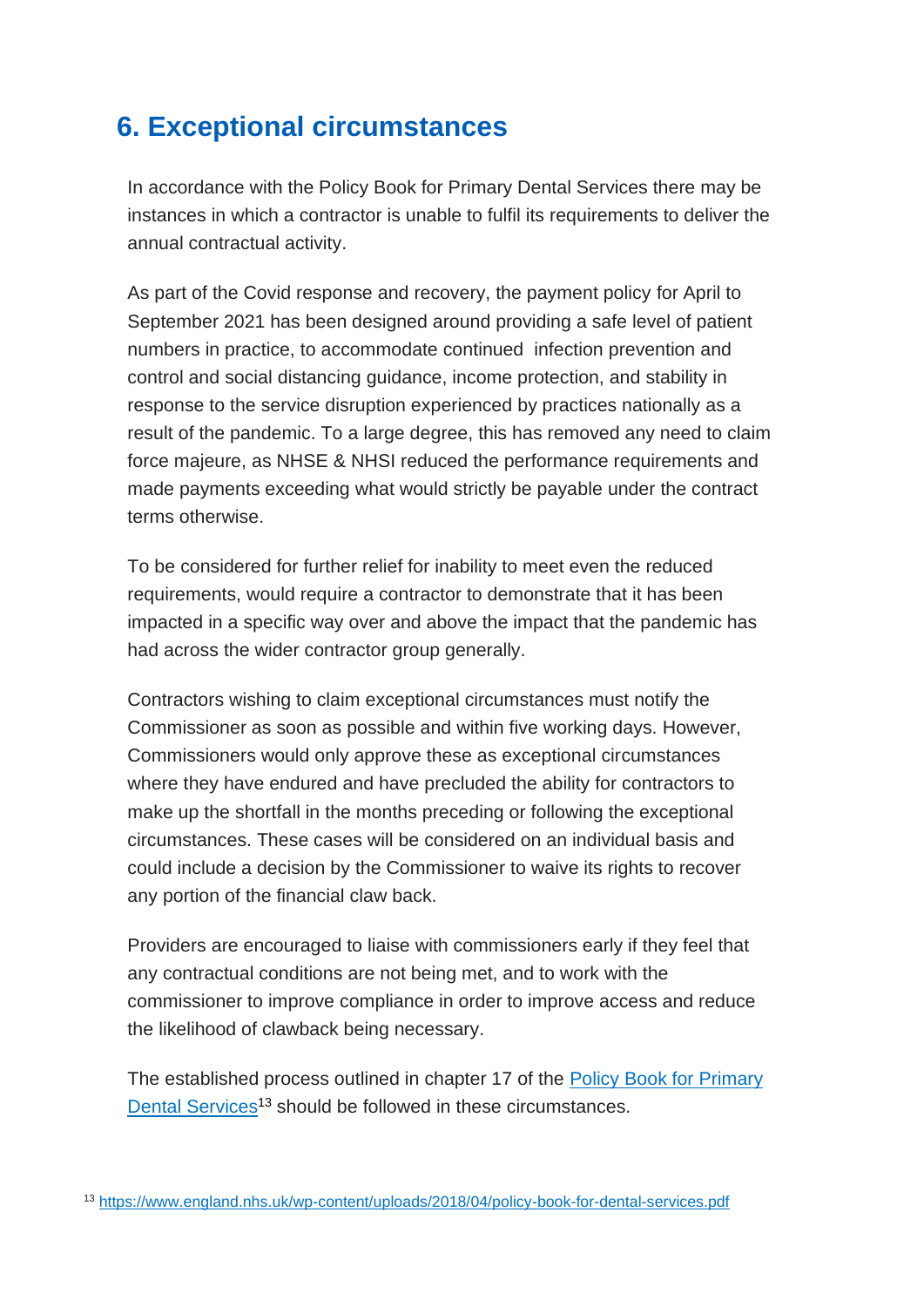# <span id="page-25-0"></span>**7. Annual declaration**

As part of the year end reconciliation process, contractors will be required to complete and submit an annual declaration via Compass. In order to fully meet the year end reconciliation obligations, the declaration and associated documentation must be submitted in full, as well having met the activity targets and contractual requirements set out in chapter 3. Failure to complete the annual declaration in full may result in the contract reverting to usual contractual arrangements.

The declaration covers the following:

- Completion of workforce risk assessments;
- Completion of the monthly workforce return and retention of the workforce;
- Declaration of proportion of NHS and Private turnover;
- Declaration of surgery opening hours and availability of NHS services;
- Practice has an NHS nhs.net email address that is active;
- Practice has not received any duplicate or superfluous funding from the NHS or other Government sources – including furlough or additional sick or parental leave pay that was not used to pay for cover;
- Have ensured that face to face urgent dental care is available for regular and nonregular attenders via direct contact or referral via 111;
- Have reviewed any interrupted patient care pathways and restarted these where appropriate to do so; and
- Have ensured that patients who normally attend the practice are prioritised for care in terms of their risk.

NHS Business Services Authority (BSA) will manage this process as part of the National Dental Contract Management year end delivery reconciliation. The form will be available in Compass ahead of the year end reconciliation process.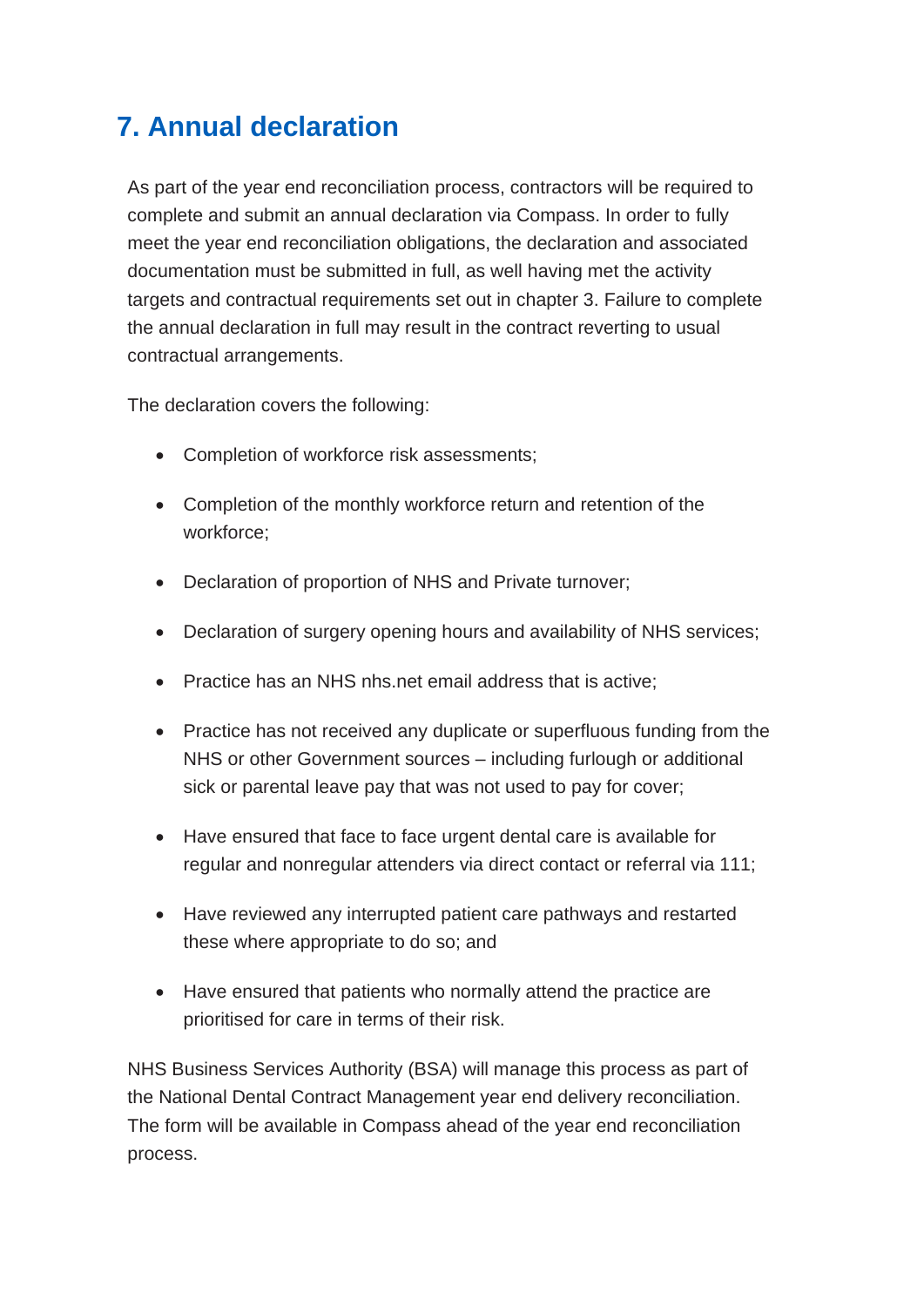## <span id="page-26-0"></span>**8. Dental foundation trainees**

Current funding streams for dental foundation trainees are expected to fully cover the trainee's salary costs, compensate trainers for time and business/capital costs, and for supervising trainees. Business costs include pay and non-pay costs.

There is an expectation that trainees will deliver around 1,875 UDA's per annum, performance varies for each trainee. Service costs do not attract superannuation.

For the avoidance of doubt, activity undertaken by dental foundation trainees from 1 April 2021 to 30 September 2021, and submitted within the 60-day rule, will count towards delivery of the trainer's mandatory services contract from 1 April to 30 September 2021.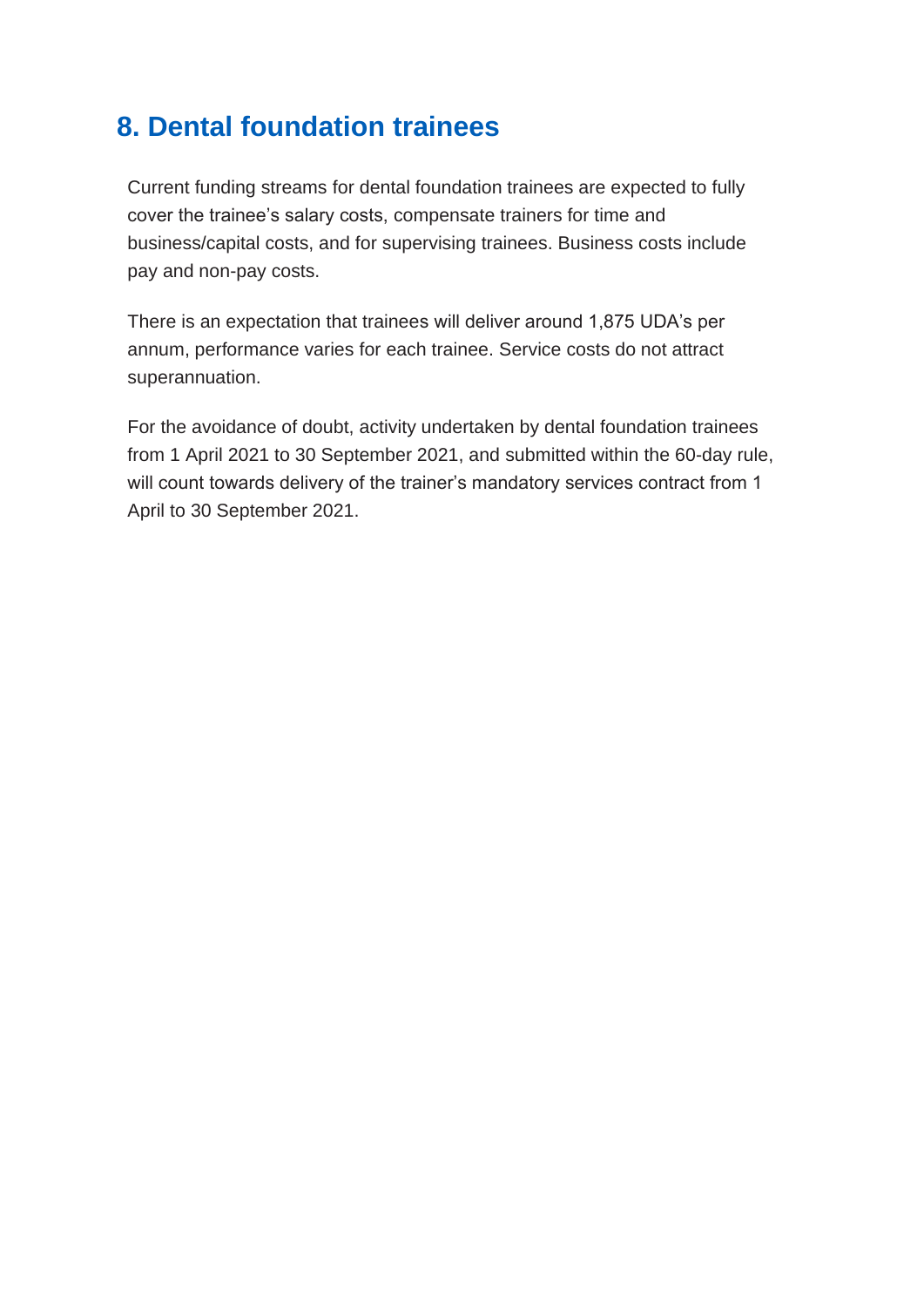## <span id="page-27-0"></span>**9. Community Dental Services**

Community Dental Services (CDS) provide dental services to patients who are unable to be seen on the High Street due to having complex health needs and/or being medically compromised. CDS services often provide bolt on services such as epidemiology, oral health promotion, GA and paediatric services.

PDS agreements are the preferred contracting mechanism for CDS commissioning. They enable local commissioning arrangements and the inclusion of key performance indicators (KPIs) to support delivery of care to this vulnerable patient population. KPIs may include patient numbers, complexity of patients seen, and waiting times for assessment and treatment.

While UDAs are the activity metric for PDS agreements, this is not necessarily suited to delivery of care for patients who fall under the remit of a CDS, and to ensure services operate within the parameters of the regulations, a notional number of UDAs are established.

Current holding arrangements, as set out in the letter of preparedness apply to CDS unless alternative arrangements have been agreed as part of the local response to Covid. An example of those arrangements would be re deployment of the CDS workforce or operating as an Urgent Dental Care (UDC) hub.

The local population health need, historic commissioning arrangements, ability to restore and recover services, and market forces, will vary widely across the seven Regions in England. We are therefore proposing each Region manages CDS commissioning arrangements on a local basis from 1 April to 30 September 2021. These can be a continuation of the arrangements from 20/21 or a new set of arrangements. The national team will collect data on local commissioning arrangements agreed for 20/21, further information to follow.

### **April to September 2021 arrangements**

Revised UDA and KPI targets and any potential clawback should be agreed and communicated with the CDS contractor.

Guiding principles for commissioners are set out as follows: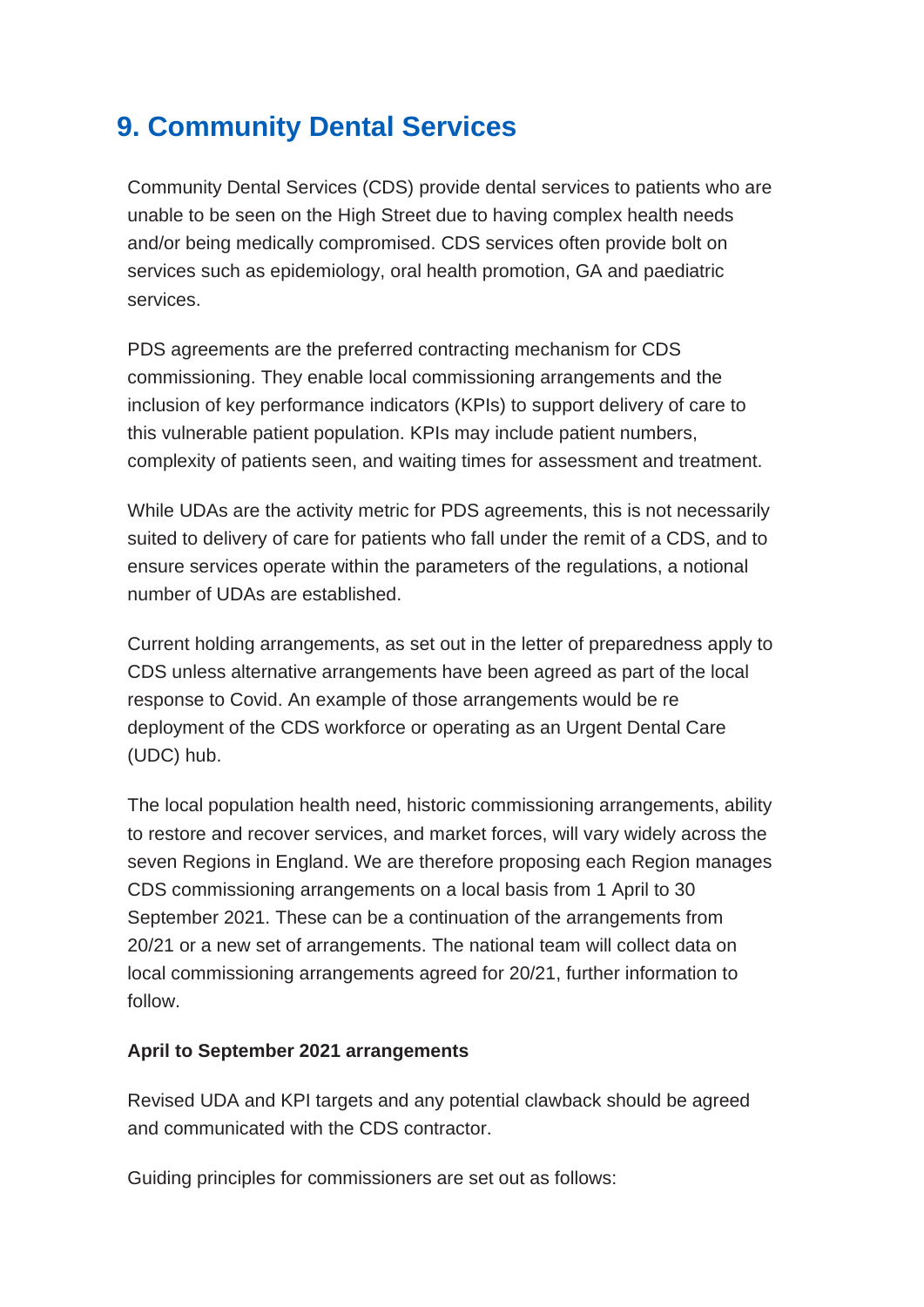- 1. Local commissioners will work with their CDS providers to ensure that any contractual targets and KPIs take account of the provider's circumstances during the current pandemic;
- 2. The targets should reflect the importance of maximising access for this population and be reasonable and reflect the challenges involved in providing dental services for people with complex health needs
- 3. These circumstances will include such things as fallow time, responsibilities for providing general anaesthetic, redeployment of staff to support other areas of the NHS, vulnerability of CDS patients, the need for social distancing within clinics and the fact that the CDS is a referral service whose patients usually have a high level of dental need;
- 4. CDS services treat the most vulnerable members of society and there is a need to ensure the stability of services;
- 5. Maintaining regular contact with CDS providers so problems can be prevented at an early stage and the providers feel supported;
- 6. Commissioning teams should also agree a set of criteria for clawback for CDS contractors at year end reconciliation. This would be expected to include a cost adjustment for variable costs not incurred for undelivered activity. If Regions implement a cost adjustment, this can be based on the criteria set for GDS contractors;
- 7. The arrangements for CDS providers for the April to September 2021 period should be clearly documented, including the rationale and principles used for determining the contractual targets and/or KPI's and any potential clawback; and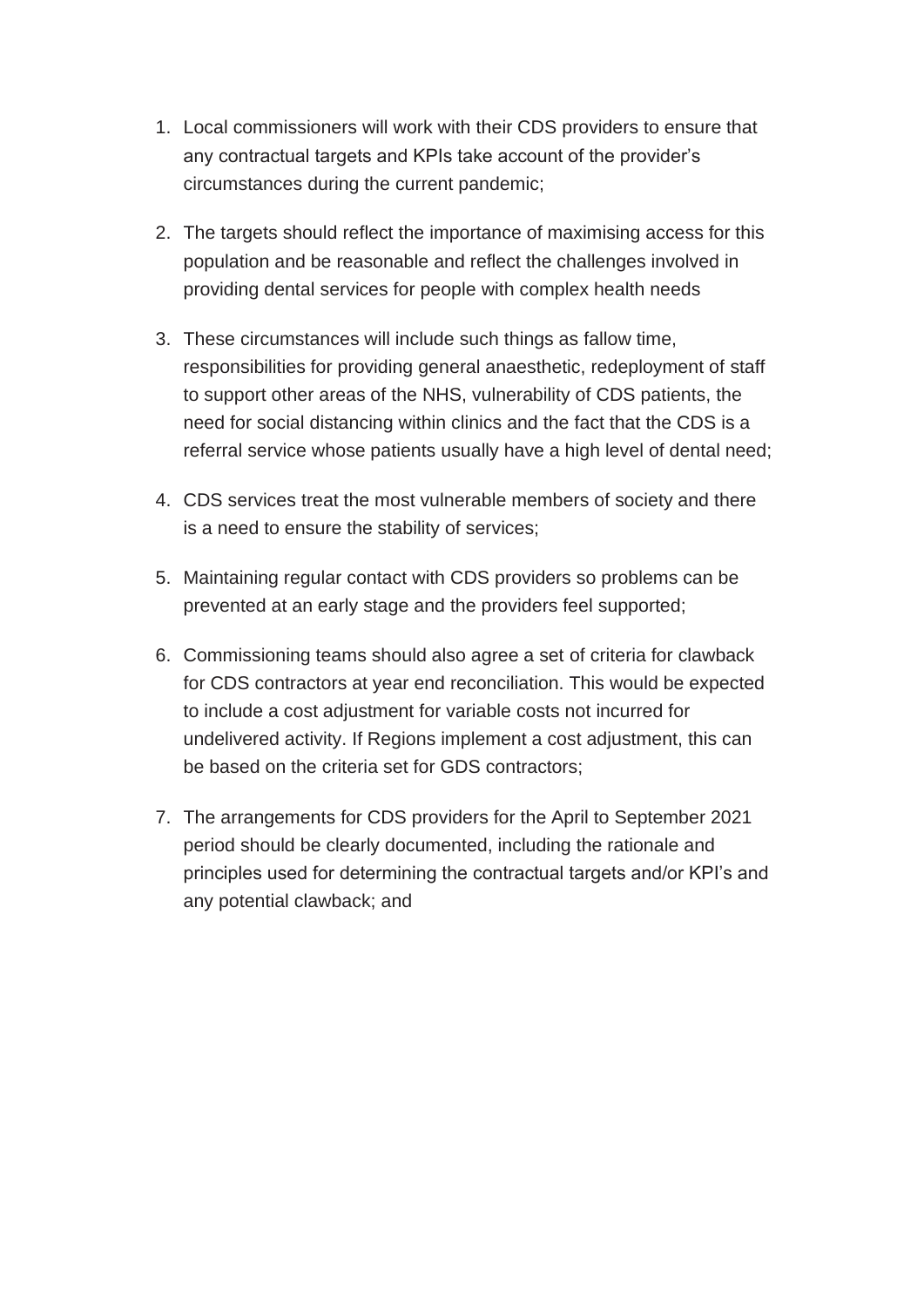# <span id="page-29-0"></span>**10. Any Qualified Provider (AQP) contracts**

Any qualifying provider (AQP) services provide tier 2 and 3 dental services to patients, who are unable to receive care in a mandatory service dental setting, and their care can be provided locally due to local commissioning arrangements.

AQP contracts include Intermediate Minor Oral Surgery (IMOS), endodontic and periodontal treatment, prosthodontics, and restorative dentistry.

PDS agreements are the preferred contracting mechanism for AQP commissioning. They enable local commissioning arrangements and the inclusion of key performance indicators (KPIs) to support delivery of care.

While UDAs are the activity metric for PDS agreements, this is not necessarily suited to delivery of care for patients who fall under the remit of an AQP contracting arrangement, to ensure services operate within the parameters of the regulations, a notional number of UDAs are established.

Current holding arrangements, as set out in the letter of preparedness apply to AQP unless alternative arrangements have been agreed as part of the local response to Covid. An example of those arrangements would be re deployment of the AQP workforce or operating as a UDC hub.

The local population health need, historic commissioning arrangements, ability to restore and recover services, and market forces, will vary widely across the seven Regions in England. We are therefore proposing each Region manages AQP commissioning arrangements on a local basis from 1 April to 30 September 2021. These can be a continuation of the arrangements from 20/21 or a new set of arrangements. The national team will collect data on local commissioning arrangements agreed for 21/22, further information to follow.

### **April to September 2021 arrangements**

Revised UDA and KPI targets and any potential clawback should be agreed and communicated with the AQP contractor.

Guiding principles for commissioners are set out as follows: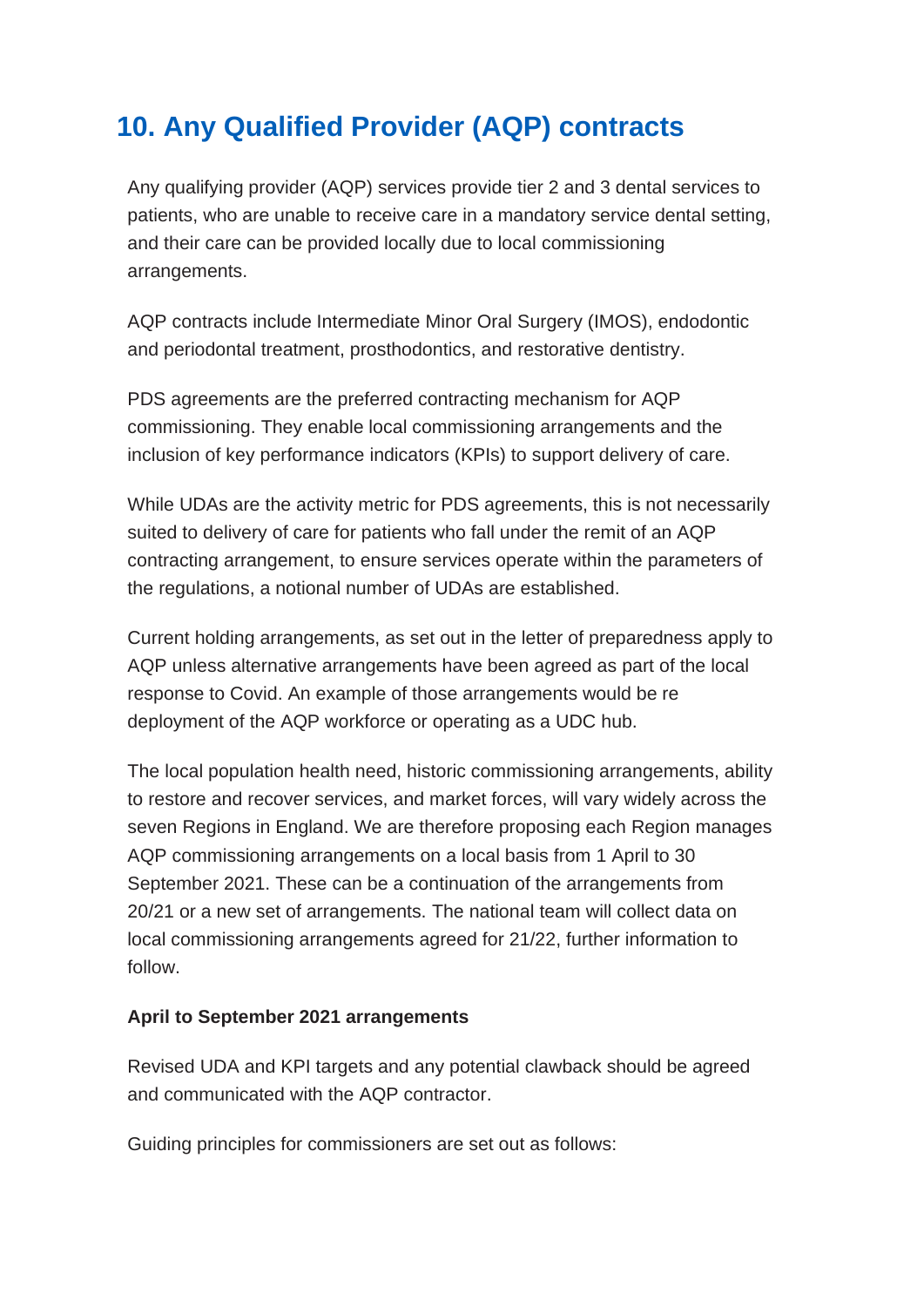- 1. Local commissioners will work with their AQP providers to ensure that any contractual targets and KPIs take account of the need to maximise access for patients as well as provider's circumstances during the current pandemic;
- 2. These circumstances will include such things as fallow time, responsibilities for providing courses of treatment and general anaesthetic, redeployment of staff to support other areas of the NHS, vulnerability of AQP patients, the need for social distancing within clinics and the fact that the AQP arrangements are a referral service whose patients usually have a high level of dental need;
- 3. Maintaining regular contact with AQP providers so problems can be prevented at an early stage and the providers feel supported;
- 4. The targets should be reasonable and reflect the challenges involved in providing dental services for people with complex dental needs;
- 5. The UDA target should be agreed locally and will be dependent on local market forces;
- 6. Commissioning teams should also agree a set of criteria for clawback for AQP contractors at year end reconciliation. This would be expected to include a cost adjustment for variable costs not incurred for undelivered activity. If Regions implement a cost adjustment, this can be based on the criteria set for GDS contractors;
- 7. The arrangements for AQP providers for the April to September 2021 period should be clearly documented, including the rationale and principles used for determining the contractual targets and/or KPI's and any potential clawback; and